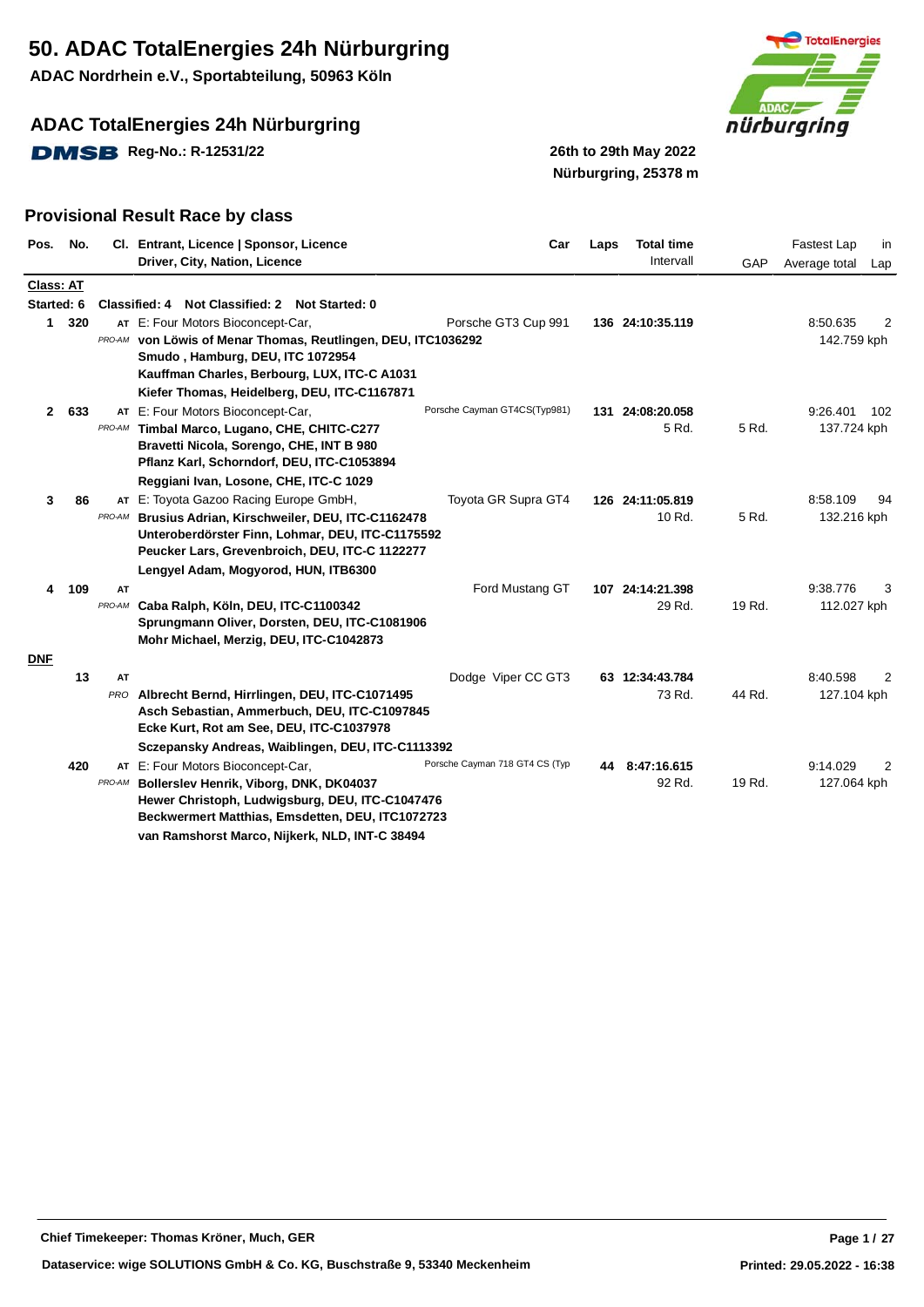**ADAC Nordrhein e.V., Sportabteilung, 50963 Köln**

## **ADAC TotalEnergies 24h Nürburgring**

**DMSB** Reg-No.: R-12531/22 26th to 29th May 2022



**Nürburgring, 25378 m**

| Pos.       | No.        |                      | Cl. Entrant, Licence   Sponsor, Licence<br>Driver, City, Nation, Licence                                                                                                                                                                                         | Car                  | Laps | <b>Total time</b><br>Intervall | GAP       | <b>Fastest Lap</b><br>in<br>Average total<br>Lap |
|------------|------------|----------------------|------------------------------------------------------------------------------------------------------------------------------------------------------------------------------------------------------------------------------------------------------------------|----------------------|------|--------------------------------|-----------|--------------------------------------------------|
|            |            | Class: BMW M240i     |                                                                                                                                                                                                                                                                  |                      |      |                                |           |                                                  |
|            | Started: 6 |                      | Classified: 4 Not Classified: 2 Not Started: 0                                                                                                                                                                                                                   |                      |      |                                |           |                                                  |
| 1          |            |                      | 240 BMWM: E: Adrenalin Motorsport Team Alzner Automotive,<br>PRO-AM Markert Sven, Berlin, DEU, ITC-C1168985<br>Reimer Robin, Schömberg, DEU, ITC-C1196121<br>Radulovic Sascha, Simmersfeld, DEU, ITD-C1188086<br>Radulovic Zoran, Simmersfeld, DEU, ITC-C1046172 | BMW M240i Racing Cup |      | 131 24:07:06.003               |           | 9:39.459<br>137.842 kph                          |
|            | 2 241      |                      | BMWM: E: Adrenalin Motorsport Team Alzner Automotive,                                                                                                                                                                                                            | BMW M240i Racing Cup |      | 127 24:06:49.275               |           | 9:41.643<br>3                                    |
|            |            |                      | PRO-AM Ardelt Thomas, Wettringen, DEU, ITC-C1079234<br>Oepen Sven, Mechernich, DEU, ITC-C1078304<br>Dormagen Manuel, Euskirchen, DEU, ITC-C1153896                                                                                                               |                      |      | 4 Rd.                          | 4 Rd.     | 133.659 kph                                      |
|            |            |                      | Klemund Simon, Hungen, DEU, ITC1148326                                                                                                                                                                                                                           |                      |      |                                |           |                                                  |
| 3          | 246        | PRO-AM               | BMW M: E: Hofor Racing by Bonk Motorsport,<br>Küpper Bernd, Hürthgenwald, DEU, ITC-C1063221<br>Meyer Jürgen, Westerkappeln, DEU, ITC-C1051877<br>Bonk Michael, Münster, DEU, ITC1059658<br>Mühlenz Thomas, Schwerte, DEU, ITC-C1054657                           | BMW M240i Racing Cup |      | 126 24:06:48.299<br>5 Rd.      | 1 Rd.     | 10:02.132<br>14<br>132.608 kph                   |
| 4          |            |                      | 242 BMWM: E: Adrenalin Motorsport Team Alzner Automotive,<br>PRO-AM Aso Guillermo, Zaragoza, ESP, ITC/C-0501-ESP<br>Fontes Alvaro, Málaga, ESP, ITC/C_ITC/R-0511-ESP<br>Leppert Ronny, München, DEU, ITD-C1185019                                                | BMW M240i Racing Cup |      | 100 24:11:58.035<br>31 Rd.     | 26 Rd.    | 9:43.014<br>5<br>104.870 kph                     |
| <b>DNF</b> |            |                      |                                                                                                                                                                                                                                                                  |                      |      |                                |           |                                                  |
|            |            | 243 BMW M:<br>PRO-AM | Lange Lucas, Wusterwitz, DEU, ITC-C1152269<br>Lott Sascha, Brandenburg an der Havel, DEU, ITC-C1209223<br>Meixner Alexander, Mechernich-Satzvey, DEU, ITC-C1203809<br>Hancke Sascha, Lichtenau, DEU, ITC-C1043687                                                | BMW M240i Racing Cup |      | 123 23:28:53.895<br>8 Rd.      | $-23$ Rd. | 10:03.952<br>5<br>132.933 kph                    |
|            |            |                      | 245 BMWM: E: Schnitzelalm Racing GmbH,                                                                                                                                                                                                                           | BMW M240i Racing Cup | 31   | 6:08:02.503                    |           | 9:38.176                                         |
|            |            |                      | PRO-AM Griesemann Björn, Köln, DEU, ITC-C1049941<br>Kolb Carl Friedrich, Frankfurt, DEU, ITC-C1187476<br>Büsker Marco, Südlohn, DEU, ITD-C1215790                                                                                                                |                      |      | 100 Rd.                        | 92 Rd.    | 128.255 kph                                      |
|            |            |                      | Thilenius David, Summerfield, USA, ITB D1437-I-22B                                                                                                                                                                                                               |                      |      |                                |           |                                                  |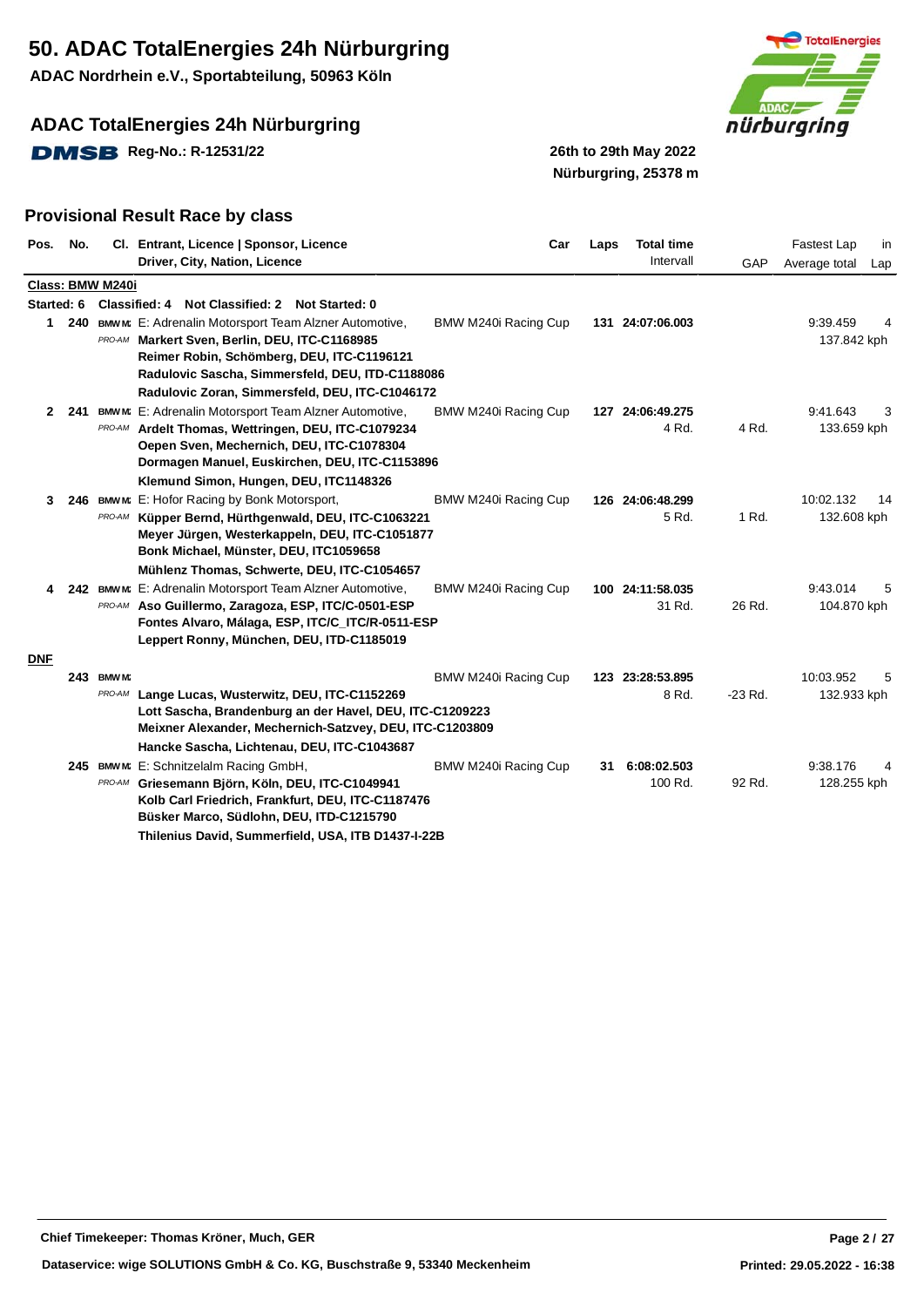**ADAC Nordrhein e.V., Sportabteilung, 50963 Köln**

## **ADAC TotalEnergies 24h Nürburgring**

**DMSB** Reg-No.: R-12531/22 26th to 29th May 2022



**Nürburgring, 25378 m**

| Pos.         | No.         |                  | Cl. Entrant, Licence   Sponsor, Licence                                                  | Car                       | Laps | <b>Total time</b>          |             | <b>Fastest Lap</b><br>in         |
|--------------|-------------|------------------|------------------------------------------------------------------------------------------|---------------------------|------|----------------------------|-------------|----------------------------------|
|              |             |                  | Driver, City, Nation, Licence                                                            |                           |      | Intervall                  | GAP         | Average total<br>Lap             |
| Class: Cup 2 |             |                  |                                                                                          |                           |      |                            |             |                                  |
|              | Started: 11 |                  | Classified: 7 Not Classified: 4<br><b>Not Started: 0</b>                                 |                           |      |                            |             |                                  |
|              | 1 127       |                  | cup 2 E: KKrämer Racing,                                                                 | Porsche 911 GT3 Cup (992) |      | 151 24:06:58.030           |             | 8:32.247<br>84                   |
|              |             |                  | PRO-AM Krämer Karsten, Bergisch Gladbach, DEU, ITC-C1174710                              |                           |      |                            |             | 158.901 kph                      |
|              |             |                  | Brück Christopher, Köln, DEU, ITC-C1042957                                               |                           |      |                            |             |                                  |
|              |             |                  | Kranz Moritz, Linz am Rhein, DEU, DEITC-C1122973                                         |                           |      |                            |             |                                  |
|              |             |                  | Veremenko Alexej, Adenau, DEU, ITC-C1176949                                              |                           |      |                            |             |                                  |
|              | 2 123       |                  | Cup 2 E: BLACK FALCON,                                                                   | Porsche 911 GT3 Cup (992) |      | 151 24:09:05.871           |             | 8:32.027<br>118                  |
|              |             | PRO-AM           | Bünnagel Ben, Bonn, DEU, ITC-C1172110<br>Kaya Mustafa Mehmet, Istanbul, TUR, 10104221457 |                           |      | 2:07.841                   | $+2:07.841$ | 158.667 kph                      |
|              |             |                  | Piana Gabriele, Lugano, CHE, 386645                                                      |                           |      |                            |             |                                  |
|              |             |                  | Stursberg Mike, Wermelskirchen, DEU, ITC-C1072924                                        |                           |      |                            |             |                                  |
|              | 3 131       |                  | Cup 2 E: Mühlner Motorsport SRL, H&R                                                     | Porsche 911 GT3 Cup (992) |      | 143 24:09:34.016           |             | 8:43.091<br>110                  |
|              |             |                  | PRO-AM Hoppe Marcel, Lennestadt, DEU, ITC-C1049795                                       |                           |      | 8 Rd.                      | 8 Rd.       | 150.213 kph                      |
|              |             |                  | Salewsky Nick, Aachen, DEU, ITC-C 1166645                                                |                           |      |                            |             |                                  |
|              |             |                  | Rebhan Michael, Sulzbach-Rosenberg, DEU, ITC-C1041632                                    |                           |      |                            |             |                                  |
|              |             |                  | Jung Thorsten, Niederzissen, DEU, ITC-C1076816                                           |                           |      |                            |             |                                  |
| 4            | 135         |                  | cup 2 E: Clickversicherung Team,                                                         | Porsche 911 GT3 Cup (992) |      | 142 24:11:48.989           |             | 8:41.047<br>- 138                |
|              |             |                  | PRO-AM Chrzanowski Robin, Langenfeld, DEU, ITC-C1050422                                  |                           |      | 9 Rd.                      | 1 Rd.       | 148.931 kph                      |
|              |             |                  | Jodexnis Kersten, Hannover, DEU, ITC1065062                                              |                           |      |                            |             |                                  |
|              |             |                  | Scharmach Peter, Christchurch, NZL, 061670X                                              |                           |      |                            |             |                                  |
|              |             |                  | Koch Max, Oberwiesenthal, DEU, ITC-C1099186                                              |                           |      |                            |             |                                  |
| 5            | 132         |                  | cup 2 E: IronForce Racing by Phoenix,                                                    | Porsche 911 GT3 Cup (992) |      | 141 24:12:24.153           |             | 8:35.762<br>2                    |
|              |             |                  | PRO Slooten Jan Erik, Neuss, DEU, ITC-C1041696                                           |                           |      | 10 Rd.                     | 1 Rd.       | 147.823 kph                      |
|              |             |                  | Engstler Luca, Kempten, DEU, ITC-C1141579                                                |                           |      |                            |             |                                  |
|              |             |                  | Köhler Leon, Kleinwallstadt, DEU, ITB1164981                                             |                           |      |                            |             |                                  |
|              |             |                  | Scheider Timo, Lochau, AUT, ITA1054011                                                   |                           |      |                            |             |                                  |
| 6            | 125         |                  | Cup 2 E: Huber Motorsport,                                                               | Porsche 911 GT3 Cup (992) |      | 132 24:15:34.717           |             | 8:42.765<br>- 100                |
|              |             | PRO-AM           | Schell Jacob, München, DEU, ITC-C1111862                                                 |                           |      | 19 Rd.                     | 9 Rd.       | 138.085 kph                      |
|              |             |                  | Aust Stefan, Münster, DEU, ITC-C1095729                                                  |                           |      |                            |             |                                  |
|              |             |                  | Bollrath Christian, Löhne, DEU, ITC-C1120391                                             |                           |      |                            |             |                                  |
|              | 7 129       | Cup <sub>2</sub> |                                                                                          | Porsche 911 GT3 Cup (992) |      | 130 24:11:27.240<br>21 Rd. | 2 Rd.       | 8.54.751<br>- 100<br>136.379 kph |
|              |             | PRO-AM           | Cameron Bill, Arft, DEU, ITB1120020<br>Cameron Jim, Senden, GBR, ITC-C1165821            |                           |      |                            |             |                                  |
|              |             |                  | Bonk Peter, Senden, DEU, ITC-C1052184                                                    |                           |      |                            |             |                                  |
| <b>DNF</b>   |             |                  |                                                                                          |                           |      |                            |             |                                  |
|              | 122         |                  | Cup 2 E: BLACK FALCON,                                                                   | Porsche 911 GT3 Cup (992) |      | 98 16:54:48.259            |             | 8:37.968<br>9                    |
|              |             |                  | PRO-AM Ludwig Peter, Fort Lauderdale, USA, ITC-C-D2879-I-22-C                            |                           |      | 53 Rd.                     | 32 Rd.      | 147.046 kph                      |
|              |             |                  | Nagelsdiek Noah, Alsdorf, DEU, ITC-C1160555                                              |                           |      |                            |             |                                  |
|              |             |                  | Renger Reinhold, Rothenburg o.d.T., DEU, ITC-C1039748                                    |                           |      |                            |             |                                  |
|              |             |                  | Rosenberg Maik, Attendorn, DEU, ITC-C1113893                                             |                           |      |                            |             |                                  |
|              | 121         |                  | Cup 2 E: BLACK FALCON Team IDENTICA,                                                     | Porsche 911 GT3 Cup (992) |      | 97 15:28:33.239            |             | 8:38.458<br>93                   |
|              |             |                  | PRO-AM Harkema Paul, Amsterdam, NLD, ITC-C30946                                          |                           |      | 54 Rd.                     | 1 Rd.       | 159.064 kph                      |
|              |             |                  | Müller Tobias, Euskirchen, DEU, ITC-C1143118                                             |                           |      |                            |             |                                  |
|              |             |                  | Nagelsdiek Noah, Alsdorf, DEU, ITC-C1160555                                              |                           |      |                            |             |                                  |
|              |             |                  | Scheerbarth Tim, Dormagen, DEU, ITC-C1071958                                             |                           |      |                            |             |                                  |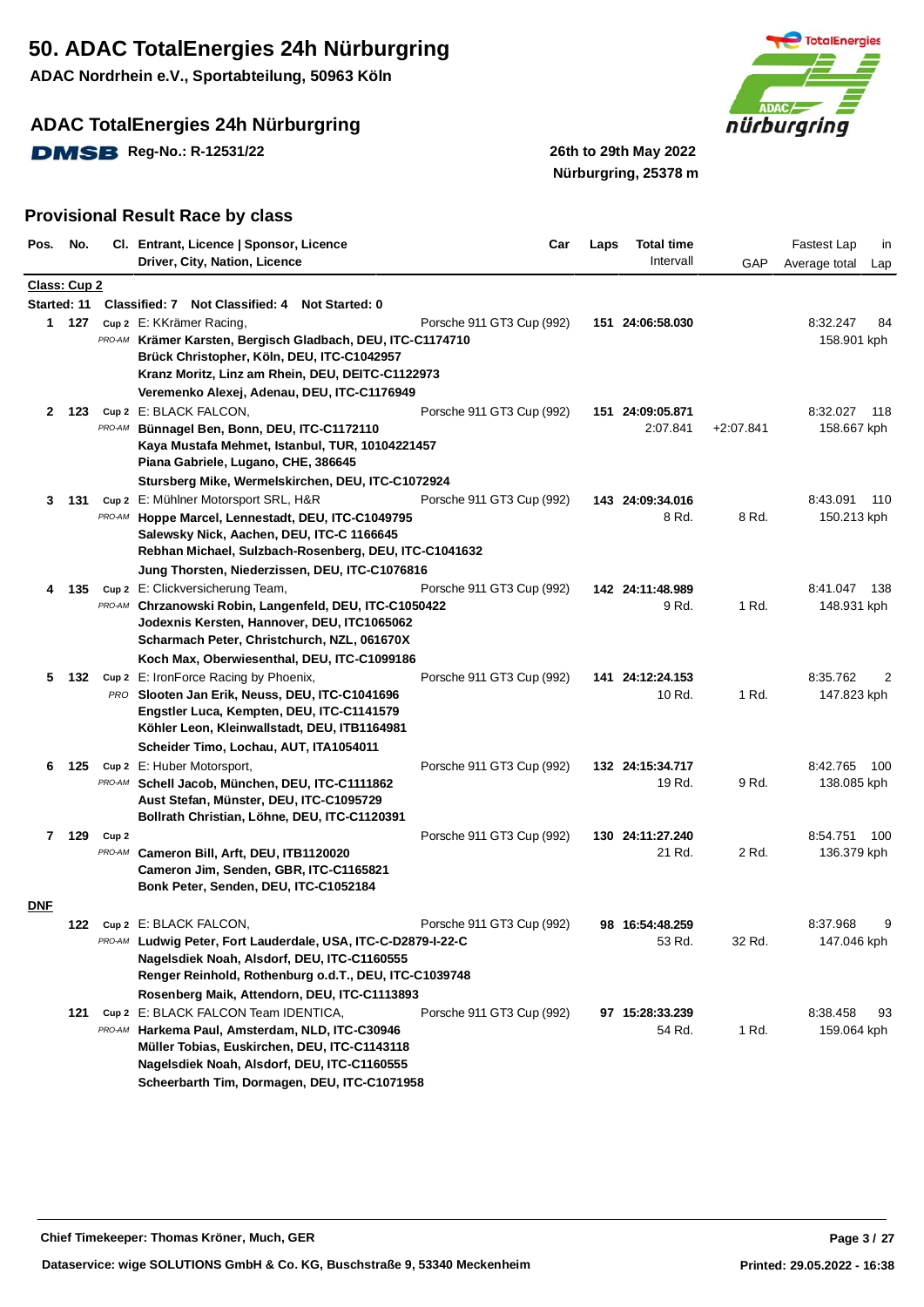**ADAC Nordrhein e.V., Sportabteilung, 50963 Köln**

## **ADAC TotalEnergies 24h Nürburgring**

**DMSB** Reg-No.: R-12531/22 26th to 29th May 2022



# **Nürburgring, 25378 m**

| Pos. | No. | CI. Entrant, Licence   Sponsor, Licence                                                                                                                                                             | Car                       | Laps | <b>Total time</b> |        | Fastest Lap   | in  |
|------|-----|-----------------------------------------------------------------------------------------------------------------------------------------------------------------------------------------------------|---------------------------|------|-------------------|--------|---------------|-----|
|      |     | Driver, City, Nation, Licence                                                                                                                                                                       |                           |      | Intervall         | GAP    | Average total | Lap |
|      | 126 | Cup 2 E: RPM Racing,                                                                                                                                                                                | Porsche 911 GT3 Cup (992) |      | 66 10:56:45.628   |        | 8:48.009      | 9   |
|      |     | PRO-AM Krohn Tracy, Houston, USA, D1608-I-22 B<br>Jönsson Niclas, Buford, GA, USA, 19670804-103608<br>Farnbacher Mario, Ansbach, DEU, ITC-C1074242<br>Huisman Patrick, Blaricum, NLD, INTB (NL)2205 |                           |      | 85 Rd.            | 31 Rd. | 153.019 kph   |     |
|      | 128 | cup 2 E: Frikadelli Racing Team,                                                                                                                                                                    | Porsche 911 GT3 Cup (992) |      | 62 10:04:47.007   |        | 8:32.872      | 2   |
|      |     | <b>PRO-AM</b> Abbelen Klaus, Barweiler, DEU, ITB1049933<br>Harrison Julian, Surrey, GBR, ITC-C269663<br>von Danwitz Hendrik, Tönisvorst, DEU, ITC-C1158890                                          |                           |      | 89 Rd.            | 4 Rd.  | 156.099 kph   |     |
|      |     | Güven Ayhancan, Gronau, DEU, 10104221444                                                                                                                                                            |                           |      |                   |        |               |     |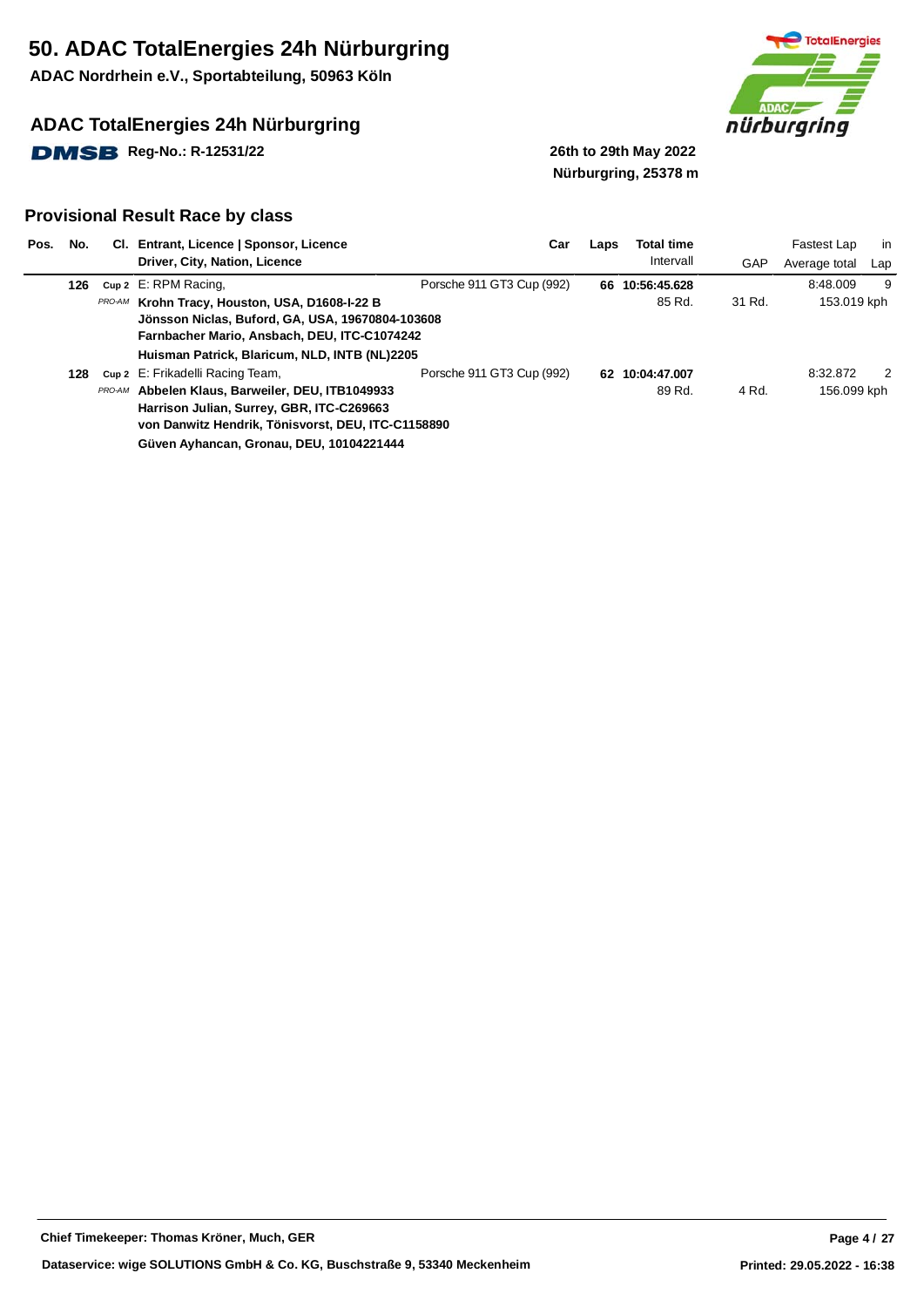**ADAC Nordrhein e.V., Sportabteilung, 50963 Köln**

## **ADAC TotalEnergies 24h Nürburgring**

**DMSB** Reg-No.: R-12531/22 26th to 29th May 2022



**Nürburgring, 25378 m**

| Pos. No.     |              |                  | Cl. Entrant, Licence   Sponsor, Licence                     | Car                            | Laps | <b>Total time</b> |             | Fastest Lap<br>in    |
|--------------|--------------|------------------|-------------------------------------------------------------|--------------------------------|------|-------------------|-------------|----------------------|
|              |              |                  | Driver, City, Nation, Licence                               |                                |      | Intervall         | GAP         | Average total<br>Lap |
|              | Class: Cup 3 |                  |                                                             |                                |      |                   |             |                      |
|              |              |                  | Started: 12 Classified: 10 Not Classified: 2 Not Started: 0 |                                |      |                   |             |                      |
|              | 1 264        |                  | Cup 3 E: SCHMICKLER Performance powered by RAVENOL,         | Porsche 718 Cayman GT4 Clubspo |      | 144 24:12:39.400  |             | 9:02.512<br>87       |
|              |              |                  | <b>PRO-AM</b> Calamia Mauro, Laupen, CHE, 234               |                                |      |                   |             | 150.941 kph          |
|              |              |                  | Jacoma Ivan, Claro, CHE, CH 1162                            |                                |      |                   |             |                      |
|              |              |                  | Pampanini Roberto, Herrliberg, CHE, 1748                    |                                |      |                   |             |                      |
|              |              |                  | Riemer Kai, Filderstadt, DEU, 1064212                       |                                |      |                   |             |                      |
|              | 2 253        |                  | Cup 3 E: G-Tech Competition,                                | Porsche 718 Cayman GT4 Clubspo |      | 143 24:10:26.598  |             | 9:06.852<br>82       |
|              |              |                  | PRO-AM Grütter Patrik, Weil der Stadt, DEU, ITC-C1200823    |                                |      | 1 Rd.             | 1 Rd.       | 150.122 kph          |
|              |              |                  | Lösch Herbert, Neuendettelsau, DEU, ITC-C121638             |                                |      |                   |             |                      |
|              |              |                  | Kronberg Max, Berlin, DEU, ITC-C1166637                     |                                |      |                   |             |                      |
|              |              |                  | Blickle Daniel, Albstadt, DEU, ITC-C1081901                 |                                |      |                   |             |                      |
| 3            | 263          |                  | Cup 3 E: FK Performance Motorsport,                         | Porsche 718 Cayman GT4 Clubspo |      | 142 24:13:11.718  |             | 9:02.532<br>2        |
|              |              |                  | PRO-AM Moetefindt Jens, Buchholz, DEU, ITC-C1123894         |                                |      | 2 Rd.             | 1 Rd.       | 148.790 kph          |
|              |              |                  | Naumann Florian, Idstein, DEU, ITC-C1079287                 |                                |      |                   |             |                      |
|              |              |                  | Oberheim Moritz, Schermbeck, DEU, ITC1117080                |                                |      |                   |             |                      |
|              |              |                  | Wolter Thorsten, Berlin, DEU, ITC-C1041631                  |                                |      |                   |             |                      |
| 4            | 257          |                  | Cup 3 E: Team Sorg Rennsport,                               | Porsche 718 Cayman GT4 Clubspo |      | 142 24:14:01.353  |             | 9:01.130<br>85       |
|              |              | PRO-AM           | Beyer Stefan, Neustadt/Aisch, DEU, ITC-C1141871             |                                |      | 2 Rd.             | +49.635     | 148.705 kph          |
|              |              |                  | Eichenberg Heiko, Fritzlar, DEU, ITC-C1140204               |                                |      |                   |             |                      |
|              |              |                  | Leib Fidel, Kressbronn, DEU, ITC-C1158959                   |                                |      |                   |             |                      |
|              |              |                  | Simon Björn, Weilerswist, DEU, ITC-C1170326                 |                                |      |                   |             |                      |
| 5            | 254          | Cup <sub>3</sub> |                                                             | Porsche 718 Cayman GT4 Clubspo |      | 140 24:07:48.832  |             | 9:13.885<br>106      |
|              |              |                  | PRO-AM Oehme Ralf, Düsseldorf, DEU, ITC-C1040568            |                                |      | 4 Rd.             | 2 Rd.       | 147.239 kph          |
|              |              |                  | Oehme Niklas, Düsseldorf, DEU, ITC-C1166806                 |                                |      |                   |             |                      |
|              |              |                  | Oehme Leonard, Düsseldorf, DEU, ITC-C1175834                |                                |      |                   |             |                      |
|              |              |                  | Oehme Moritz, Düsseldorf, DEU, ITC-C1199234                 |                                |      |                   |             |                      |
| 6            | 262          |                  | Cup 3 E: Team Mathol Racing e.V., Zimmermann B              | Porsche 718 Cayman GT4 Clubspo |      | 139 24:10:10.918  |             | 9:07.300<br>108      |
|              |              |                  | PRO-AM Dolfen Heinz, Jülich, DEU, ITC-C1178336              |                                |      | 5 Rd.             | 1 Rd.       | 145.949 kph          |
|              |              |                  | Cloet Tom, Knokke, BEL, ITB700595                           |                                |      |                   |             |                      |
|              |              |                  | Louisoder Oliver, Trier, DEU, ITC1062777                    |                                |      |                   |             |                      |
|              |              |                  | Bohr Daniel, wasserbillig, DEU, ITC-CA1353                  |                                |      |                   |             |                      |
| $\mathbf{7}$ | 250          |                  | Cup 3 E: W&S Motorsport,                                    | Porsche 718 Cayman GT4 Clubspo |      | 139 24:15:29.185  |             | 9:22.043<br>97       |
|              |              |                  | PRO-AM Vöhringer Jürgen, Trochtelfingen, DEU, ITC-C1070120  |                                |      | 5 Rd.             | $+5:18.267$ | 145.417 kph          |
|              |              |                  | Höber René, München, DEU, ITD-C1205866                      |                                |      |                   |             |                      |
|              |              |                  | Duffner Axel, Hornberg, DEU, ITC1057626                     |                                |      |                   |             |                      |
|              |              |                  | Biermann Dirk, Brilon-Alme, DEU, ITC-C1151952               |                                |      |                   |             |                      |
| 8            | -251         |                  | $cup 3$ E: AVIA W,                                          | Porsche 718 Cayman GT4 Clubspo |      | 133 24:13:05.604  |             | 9:27.831<br>- 105    |
|              |              |                  | PRO-AM Zünd Urs, Widnau, CHE, ITC-C1534                     |                                |      | 11 Rd.            | 6 Rd.       | 139.369 kph          |
|              |              |                  | Zünd Markus, Widnau, CHE, ITC-C CH433                       |                                |      |                   |             |                      |
|              |              |                  | Schyrba Viktor, Rorschach, CHE, INT-C CH723                 |                                |      |                   |             |                      |
|              |              |                  | Frei Benedikt, Oberriet, CHE, INT-C CH515                   |                                |      |                   |             |                      |
| 9            | 256          |                  | Cup 3 E: KKrämer Racing UG,                                 | Porsche 718 Cayman GT4 Clubspo |      | 127 24:09:45.149  |             | 9:40.047<br>3        |
|              |              |                  | PRO-AM Baunack Olaf, Neuhäusel, DEU, ITC-C1028471           |                                |      | 17 Rd.            | 6 Rd.       | 133.389 kph          |
|              |              |                  | Gros Heiko, Diez, DEU, ITC1140905                           |                                |      |                   |             |                      |
|              |              |                  | Gros Sabrina, Diez, DEU, ITC1166500                         |                                |      |                   |             |                      |
|              |              |                  | Carcone Sebastien, Luxembourg, LUX, ITC-C-A1216             |                                |      |                   |             |                      |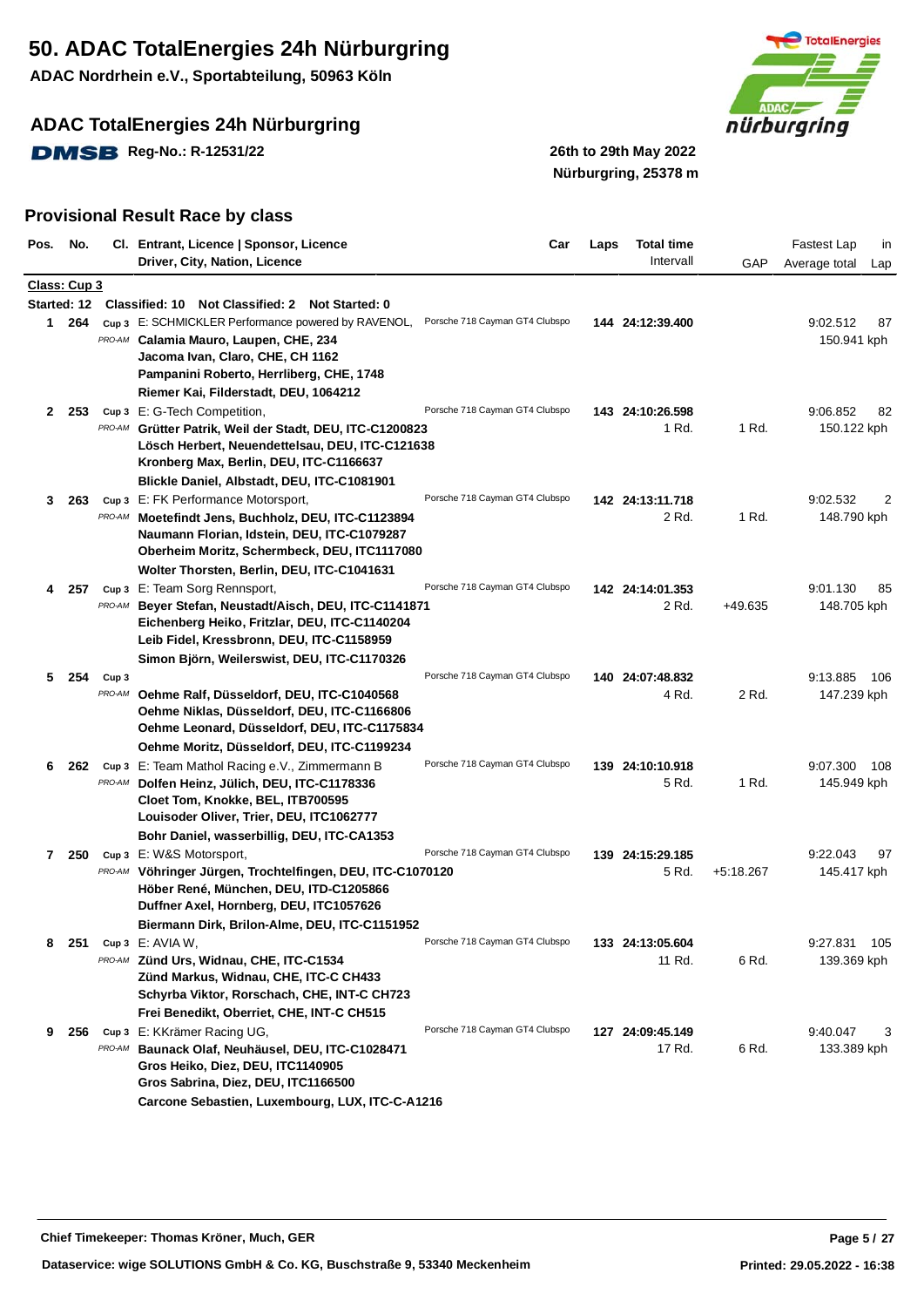**ADAC Nordrhein e.V., Sportabteilung, 50963 Köln**

## **ADAC TotalEnergies 24h Nürburgring**

**DMSB** Reg-No.: R-12531/22 26th to 29th May 2022



# **Nürburgring, 25378 m**

| Pos.       | No. |        | Cl. Entrant, Licence   Sponsor, Licence<br>Driver, City, Nation, Licence                                                                             | Car                            | Laps | <b>Total time</b><br>Intervall | GAP     | in<br>Fastest Lap<br>Average total<br>Lap |
|------------|-----|--------|------------------------------------------------------------------------------------------------------------------------------------------------------|--------------------------------|------|--------------------------------|---------|-------------------------------------------|
| 10         | 255 |        | Cup 3 E: KKrämer Racing UG,                                                                                                                          | Porsche 718 Cayman GT4 Clubspo |      | 101 24:13:12.737               |         | 67<br>9:12.238                            |
|            |     |        | PRO-AM Kroker Alexander, Zülpich, DEU, ITC-C1198003<br>Schambony John-Lee, Erftstadt, DEU, ITC-C1113171<br>Wolf Tobias, Nörvenich, DEU, ITC-C1191022 |                                |      | 43 Rd.                         | 26 Rd.  | 105.828 kph                               |
|            |     |        | Eibl Simon, München, DEU, ITC-C1168299                                                                                                               |                                |      |                                |         |                                           |
| <b>DNF</b> |     |        |                                                                                                                                                      |                                |      |                                |         |                                           |
|            | 252 |        | Cup 3 E: KKrämer Racing,                                                                                                                             | Porsche 718 Cayman GT4 Clubspo |      | 117 23:45:57.617               |         | 9:17.651<br>93                            |
|            |     | PRO-AM | Gabler Andreas, Atlanta, USA, ITC-D4099-U-22C                                                                                                        |                                |      | 27 Rd.                         | -16 Rd. | 124.936 kph                               |
|            |     |        | Cramer Henning, Delbrück, DEU, ITC-C1122266                                                                                                          |                                |      |                                |         |                                           |
|            |     |        | Jean-Francois Brunot, Atlanta, USA, ITC-C D3290-I-22C                                                                                                |                                |      |                                |         |                                           |
|            |     |        | van Roon Jan Jaap, Amsterdam, NLD, ITC-C47732                                                                                                        |                                |      |                                |         |                                           |
|            | 261 | Cup 3  | E: Team Mathol Racing e.V., Zimmermann B                                                                                                             | Porsche 718 Cayman GT4 Clubspo |      | 85 14:54:12.026                |         | 9:12.208<br>3                             |
|            |     | PRO-AM | Schicht Rüdiger, Herrliberg, CHE, ITC-C1124419                                                                                                       |                                |      | 59 Rd.                         | 32 Rd.  | 144.741 kph                               |
|            |     |        | Montana, Mülheim, DEU, ITC-C1060701                                                                                                                  |                                |      |                                |         |                                           |
|            |     |        | Richards Tony, Christchurch, NZL, INTC-C041210X                                                                                                      |                                |      |                                |         |                                           |
|            |     |        | Cate Peter, Blockley, GBR, IITC-C8547                                                                                                                |                                |      |                                |         |                                           |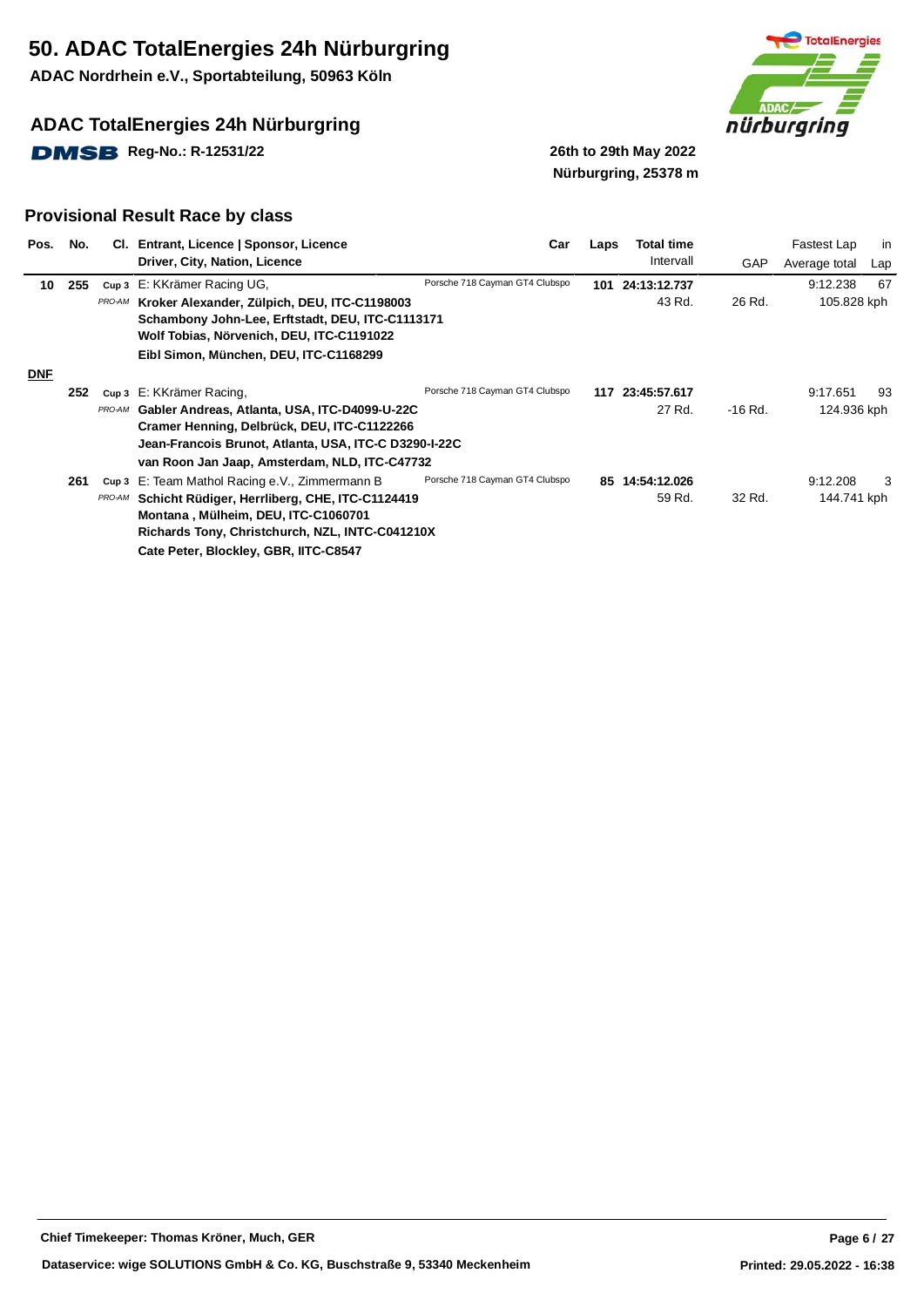**ADAC Nordrhein e.V., Sportabteilung, 50963 Köln**

## **ADAC TotalEnergies 24h Nürburgring**

**DMSB** Reg-No.: R-12531/22 26th to 29th May 2022



**Nürburgring, 25378 m**

#### **Provisional Result Race by class**

| Pos.              | No. |        | CI. Entrant, Licence   Sponsor, Licence                  | Car                | Laps | <b>Total time</b> |        | Fastest Lap   | in  |
|-------------------|-----|--------|----------------------------------------------------------|--------------------|------|-------------------|--------|---------------|-----|
|                   |     |        | Driver, City, Nation, Licence                            |                    |      | Intervall         | GAP    | Average total | Lap |
| Class: Cup 5      |     |        |                                                          |                    |      |                   |        |               |     |
| <b>Started: 2</b> |     |        | Classified: 2 Not Classified: 0<br>Not Started: 0        |                    |      |                   |        |               |     |
|                   | 880 |        | Cup 5 E: Schubert Motorsport,                            | BMW M2 Racing Cup* |      | 132 24:07:16.560  |        | 9:27.654      | 130 |
|                   |     |        | PRO-AM Schubert Torsten, Oschersleben, DEU, ICTC-1038295 |                    |      |                   |        | 138.877 kph   |     |
|                   |     |        | von Zabiensky Stefan, Oschersleben, DEU, ITC-C 1153539   |                    |      |                   |        |               |     |
|                   |     |        | von Zabiensky Michael, Oschersleben, DEU, ITC-C 1186117  |                    |      |                   |        |               |     |
|                   |     |        | Kinoshita Takayuki, Kanagawa, JPN, INT-C119569631000     |                    |      |                   |        |               |     |
| $\mathbf{2}$      | 871 |        | Cup 5 E: Adrenalin Motorsport Team Alzner Automotive,    | BMW M2 Racing Cup  |      | 83 24:11:01.309   |        | 9:17.780      | 2   |
|                   |     | PRO-AM | Müller Alexander, Mannheim, DEU, ITC-C1154349            |                    |      | 49 Rd.            | 49 Rd. | 87.099 kph    |     |
|                   |     |        | Konishi Ryusho, Kobe, JPN, IB357164420250                |                    |      |                   |        |               |     |
|                   |     |        | Steve Brooks, Reims, FRA, IB42462                        |                    |      |                   |        |               |     |
|                   |     |        |                                                          |                    |      |                   |        |               |     |

**Froese Roland, Bruchertseifen, DEU, ITC-C1169037**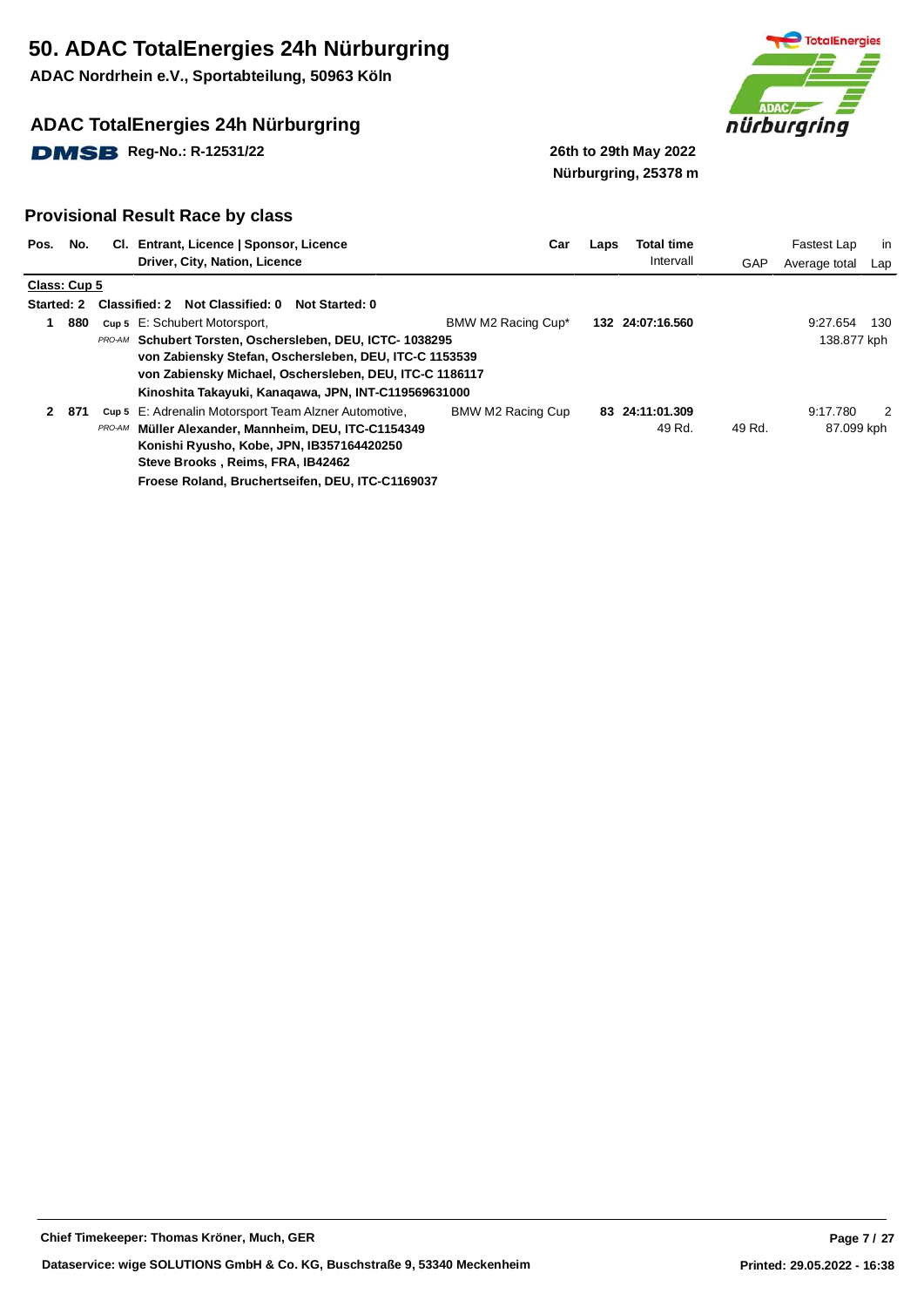**ADAC Nordrhein e.V., Sportabteilung, 50963 Köln**

## **ADAC TotalEnergies 24h Nürburgring**

**DMSB** Reg-No.: R-12531/22 26th to 29th May 2022



**Nürburgring, 25378 m**

| Pos.         | No. |        | Cl. Entrant, Licence   Sponsor, Licence<br>Driver, City, Nation, Licence                                                                                                                                                  | Car           | Laps | <b>Total time</b><br>Intervall | GAP    | Fastest Lap<br>in<br>Average total<br>Lap |
|--------------|-----|--------|---------------------------------------------------------------------------------------------------------------------------------------------------------------------------------------------------------------------------|---------------|------|--------------------------------|--------|-------------------------------------------|
| Class: Cup-X |     |        |                                                                                                                                                                                                                           |               |      |                                |        |                                           |
| Started: 4   |     |        | Classified: 1<br><b>Not Classified: 3</b><br>Not Started: 0                                                                                                                                                               |               |      |                                |        |                                           |
| 1            | 161 |        | cup-x E: Teichmann Racing GmbH,<br>PRO-AM Brodmerkel Stephan, Waldesch, DEU, ITC-C1172619<br>Kraihamer Laura, Mattsee, AUT, JA1609<br>Schöll Constantin, Wien, AUT, JA2427<br>Still Hendrik, Kempenich, DEU, ITC-C1082991 | KTM X-BOW GTX |      | 129 24:13:03.636               |        | 8:34.197<br>2<br>135.181 kph              |
| <b>DNF</b>   |     |        |                                                                                                                                                                                                                           |               |      |                                |        |                                           |
|              | 162 | PRO-AM | Cup-X E: Teichmann Racing GmbH,<br>Amweg Manuel, Seon, CHE, ITC-C985<br>Sandtler Tim, Bochum, DEU, ITC-C1045728<br>Wolf Florian, Linden, DEU, ITC-C1079940                                                                | KTM X-BOW GTX |      | 91 15:23:02.823<br>38 Rd.      | 38 Rd. | 8:43.091<br>10<br>150.116 kph             |
|              | 163 |        | Adorf Dirk, Michelbach, DEU, ITC-C1063471<br>cup-x E: Teichmann Racing GmbH,                                                                                                                                              | KTM X-BOW GT4 |      | 78 14:35:09.361                |        | 8:59.119<br>8                             |
|              |     | PRO-AM | Hill Phil, Mühlheim, DEU, ITC-C1146170<br>Maximilian, Witten, DEU, ITC-C1108708<br>Tasche Andreas, Cochem, DEU, ITC-C1152066<br>Mönch Michael, Adenau, DEU, ITC-C1112211                                                  |               |      | 51 Rd.                         | 13 Rd. | 135.712 kph                               |
|              | 160 | Cup-X  | E: Teichmann Racing GmbH,                                                                                                                                                                                                 | KTM X-BOW GTX | 32   | 5:13:10.820                    |        | 8:38.540                                  |
|              |     | PRO-AM | Griesemann Georg, Bornheim, DEU, ITC-C1069233<br>Rönnefarth Maik, Bad Neuenahr, DEU, ITC-C1150738<br>Volte Yves, Renningen, DEU, ITC-C1177569<br>von der Laden Felix, Köln, DEU, ITC-C1185986                             |               |      | 97 Rd.                         | 46 Rd. | 155.584 kph                               |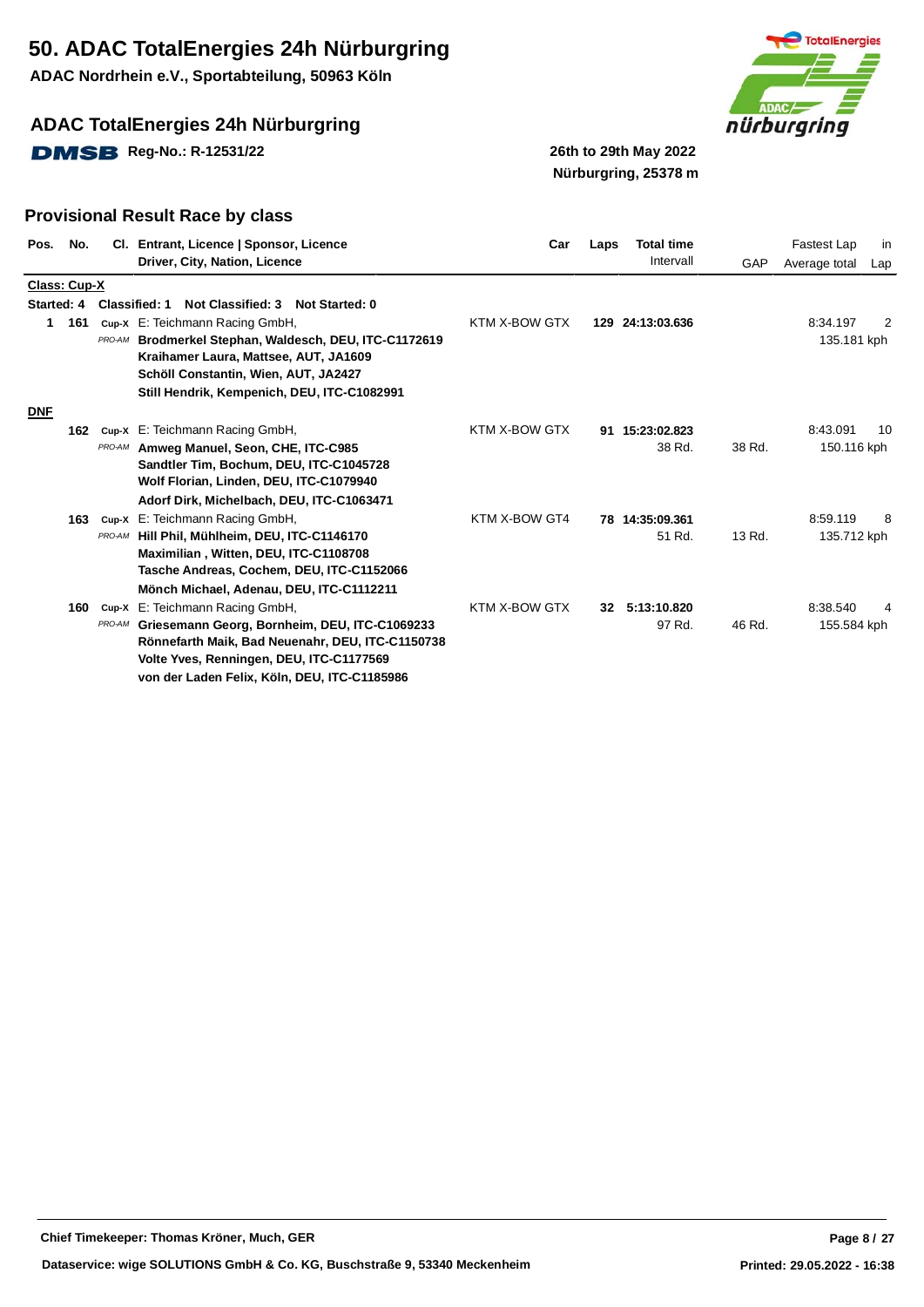**ADAC Nordrhein e.V., Sportabteilung, 50963 Köln**

## **ADAC TotalEnergies 24h Nürburgring**

**DMSB** Reg-No.: R-12531/22 26th to 29th May 2022



**Nürburgring, 25378 m**

| Pos.         | No. |             | Cl. Entrant, Licence   Sponsor, Licence                                                           | Car                          | Laps | <b>Total time</b>         |           | Fastest Lap<br>in            |
|--------------|-----|-------------|---------------------------------------------------------------------------------------------------|------------------------------|------|---------------------------|-----------|------------------------------|
|              |     |             | Driver, City, Nation, Licence                                                                     |                              |      | Intervall                 | GAP       | Average total<br>Lap         |
| Class: SP 10 |     |             |                                                                                                   |                              |      |                           |           |                              |
|              |     |             | Started: 8 Classified: 6 Not Classified: 2 Not Started: 0                                         |                              |      |                           |           |                              |
| 1            | 78  |             | SP <sub>10</sub> E: FK Performance Motorsport,                                                    | BMW M4 GT4 (Evo2021)         |      | 144 24:08:00.908          |           | 8:56.846<br>111              |
|              |     |             | PRO-AM Green Ben, Wickham Bishops, GBR, 287299                                                    |                              |      |                           |           | 151.425 kph                  |
|              |     |             | Lenerz Marcel, Ludwigsau, DEU, ITC-C1122542<br>Neubauer Thomas, Paris, DEU, ICC B 256479          |                              |      |                           |           |                              |
|              |     |             | Schrey Michael, Wallenhorst, DEU, ITC-C1075993                                                    |                              |      |                           |           |                              |
| 2            | 82  |             | SP 10 E: PROsport Racing GmbH, Christoph Br                                                       | Aston Martin Vantage AMR GT4 |      | 143 24:10:29.361          |           | 8.55.509<br>110              |
|              |     | PRO-AM      | Breuer Christoph, Nettersheim, DEU, ITC-C1080277                                                  |                              |      | 1 Rd.                     | 1 Rd.     | 150.117 kph                  |
|              |     |             | Mies Alexander, Heiligenhaus, DEU, ITC-C1134646                                                   |                              |      |                           |           |                              |
|              |     |             | Ortmann Mike David, Ahrensfelde, DEU, ITC-C1136353                                                |                              |      |                           |           |                              |
|              |     |             | Born Miklas, Basel, CHE, it c-c ch 330                                                            |                              |      |                           |           |                              |
| 3            | 69  |             | SP 10 E: Dörr Motorsport,                                                                         | Aston Martin Vantage AMR GT4 |      | 140 24:13:34.438          |           | 9:10.804<br>10               |
|              |     | PRO-AM      | Möller Dierk, Hamburg, DEU, ITC-C1051420                                                          |                              |      | 4 Rd.                     | 3 Rd.     | 146.656 kph                  |
|              |     |             | Weishar Frank, Güntersdorf, DEU, ITC1112797                                                       |                              |      |                           |           |                              |
|              |     |             | Kenntemich Stefan, Wettenberg, DEU, ITC-C1130579                                                  |                              |      |                           |           |                              |
|              |     |             | Albig Finn, Backnang, DEU, ITC-C1161518                                                           |                              |      |                           |           |                              |
| 4            | 79  | <b>SP10</b> |                                                                                                   | BMW M4 GT4 (Evo2021)         |      | 138 24:07:24.169          |           | 9:15.028<br>96               |
|              |     |             | PRO-AM Sari Hakan, Lokeren, BEL, 912237                                                           |                              |      | 6 Rd.                     | 2 Rd.     | 145.177 kph                  |
|              |     |             | Sari Recep, Lokeren, BEL, 912238                                                                  |                              |      |                           |           |                              |
|              |     |             | Yücesan Ersin, Istanbul, TUR, 10104223896                                                         |                              |      |                           |           |                              |
| 5            | 83  |             | SP 10 E: TOYO TIRES with Ring Racing,                                                             | Toyota GR Supra GT4          |      | 136 24:18:09.136          |           | 9:02.741<br>4                |
|              |     |             | PRO-AM Tischner Michael, Marl, DEU, ITC-C1088763                                                  |                              |      | 8 Rd.                     | 2 Rd.     | 142.018 kph                  |
|              |     |             | Gülden Andreas, Reifferscheid, DEU, ITC1054036                                                    |                              |      |                           |           |                              |
|              |     |             | Tönges Heiko, Bell, DEU, ITC-C1057835                                                             |                              |      |                           |           |                              |
| 6            | 84  | PRO-AM      | SP 10 E: TOYO TIRES with Ring Racing,<br>Arnold Lance David, Mühlheim a. d. Ruhr, DEU, ITC1044112 | Toyota GR Supra GT4          |      | 79 24:19:35.240<br>65 Rd. | 57 Rd.    | 9:01.116<br>24<br>82.415 kph |
|              |     |             | Waldow Janis, Rheinbach, DEU, ITC-C1132823                                                        |                              |      |                           |           |                              |
|              |     |             | Vazquez-Garcia Tobias, Baesweiler, DEU, ITC-C1202470                                              |                              |      |                           |           |                              |
| <b>DNC</b>   |     |             |                                                                                                   |                              |      |                           |           |                              |
|              | 85  |             | SP 10 E: BLACK FALCON Team TEXTAR,                                                                | Porsche 718 Cayman GT4 RS CS |      | 99 24:08:20.703           |           | 9:16.488<br>58               |
|              |     | PRO-AM      | Meenen Martin, Emmerich, DEU, ITC-C1147961                                                        |                              |      | 45 Rd.                    | $-10$ Rd. | 104.081 kph                  |
|              |     |             | Müller Marco, Hamburg, DEU, ITC-C1172120                                                          |                              |      |                           |           |                              |
|              |     |             | Palluth Carsten, Hohen Neuendorf, DEU, ITC-C1050882                                               |                              |      |                           |           |                              |
|              |     |             | Wahl Tobias, Remagen, DEU, ITC-C1198361                                                           |                              |      |                           |           |                              |
| <b>DNF</b>   |     |             |                                                                                                   |                              |      |                           |           |                              |
|              | 81  |             | SP 10 E: PROsport Racing GmbH, Christoph Br                                                       | Aston Martin Vantage AMR GT4 |      | 89 15:50:43.938           |           | 9:17.025<br>10               |
|              |     | PRO-AM      | Dumarey Guido, Deurle, BEL, INTB901338                                                            |                              |      | 55 Rd.                    | $-10$ Rd. | 142.541 kph                  |
|              |     |             | Walker Alexander, Brig, CHE, IT C-C CH 308                                                        |                              |      |                           |           |                              |
|              |     |             | Sokolovskiy Yevgen, Düsseldorf, DEU, ITB1135122                                                   |                              |      |                           |           |                              |
|              |     |             | Hess Michael, Kreuzgau, DEU, ITC-C1059404                                                         |                              |      |                           |           |                              |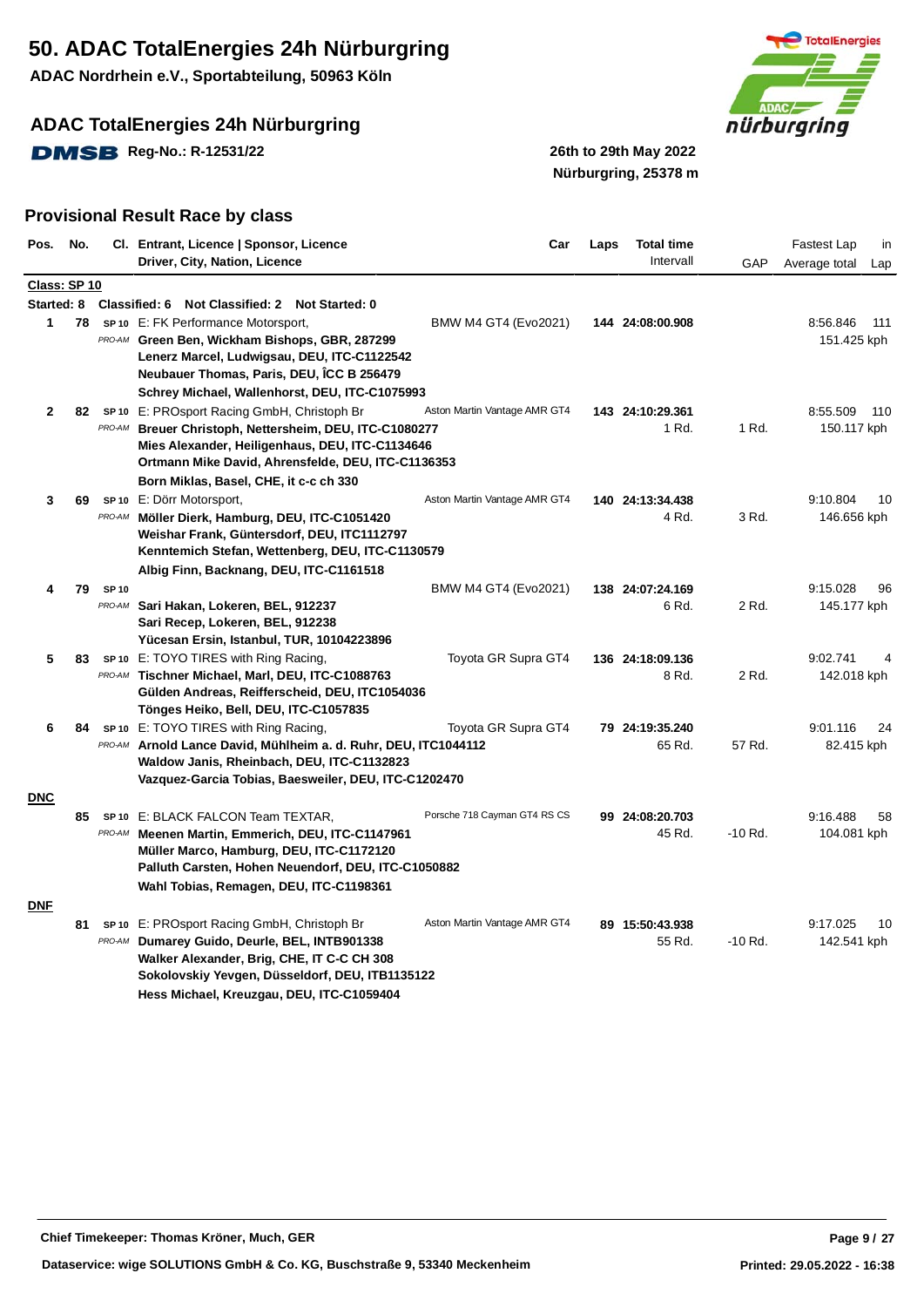**ADAC Nordrhein e.V., Sportabteilung, 50963 Köln**

## **ADAC TotalEnergies 24h Nürburgring**

**DMSB** Reg-No.: R-12531/22 26th to 29th May 2022



**Nürburgring, 25378 m**

| Pos.         | No.         |                 | CI. Entrant, Licence   Sponsor, Licence<br>Driver, City, Nation, Licence            | Car                         | Laps | <b>Total time</b><br>Intervall | GAP         | Fastest Lap<br>Average total | in<br>Lap |
|--------------|-------------|-----------------|-------------------------------------------------------------------------------------|-----------------------------|------|--------------------------------|-------------|------------------------------|-----------|
|              | Class: SP 3 |                 |                                                                                     |                             |      |                                |             |                              |           |
| Started: 5   |             |                 | Classified: 5 Not Classified: 0 Not Started: 0                                      |                             |      |                                |             |                              |           |
| $\mathbf{1}$ | 120         |                 | <b>SP3</b> E: Toyota Gazoo Racing Team Thailand,                                    | <b>Toyota Corolla Altis</b> |      | 118 24:09:21.871               |             | 10:06.794                    | 27        |
|              |             | PRO-AM          | Supaphongs, Bangkok, THA, IC-B-048                                                  |                             |      |                                |             | 123.969 kph                  |           |
|              |             |                 | Jian Hong Chen, Bangkok, THA, IC-B-145                                              |                             |      |                                |             |                              |           |
| $\mathbf{2}$ |             |                 | Kawamura Naoki, Tottori, THA, IC-C-192<br>SP3 E: Toyota Gazoo Racing Team Thailand, | <b>Toyota Corolla Altis</b> |      | 115 24:07:38.667               |             | 10:07.451                    | 67        |
|              | 119         | PRO-AM          | Smittachartch Suttipong, Bangkok, THA, IC-B-019                                     |                             |      | 3 Rd.                          | 3 Rd.       | 120.961 kph                  |           |
|              |             |                 | Charoensukhawatana Nattavude, Bangkok, THA, IC-C-139                                |                             |      |                                |             |                              |           |
|              |             |                 | Kulapalanont Manat, Bangkok, THA, IC-B-037                                          |                             |      |                                |             |                              |           |
|              |             |                 | Hortongkum Nattapong, Nonthaburi, THA, IC-B-038                                     |                             |      |                                |             |                              |           |
| 3            | 143         |                 | SP3 E: MSC Sinzig e.V. im ADAC,                                                     | VW Golf 3 16V - SR          |      | 115 24:10:20.728               |             | 10:38.910                    | 93        |
|              |             | PRO-AM          | Liesenfeld Ralph, Münstermaifeld, DEU, ITC-C1109903                                 |                             |      | 3 Rd.                          | $+2:42.061$ | 120.736 kph                  |           |
|              |             |                 | Klingmann Raphael, Andernach, DEU, ITC-C1135944                                     |                             |      |                                |             |                              |           |
|              |             |                 | Erpenbach Carsten, Köln, DEU, ITC-C1060123                                          |                             |      |                                |             |                              |           |
|              |             |                 | Eis Philipp, Rees, DEU, INTC-C1049151                                               |                             |      |                                |             |                              |           |
| 4            | 140         |                 | SP <sub>3</sub> E: Pit Lane AMC Sankt Vith.                                         | Toyota GT86 Cup             |      | 109 24:10:09.158               |             | 10:41.468                    | -14       |
|              |             | PRO-AM          | Muytiens Olivier, Eynatten, BEL, 900060                                             |                             |      | 9 Rd.                          | 6 Rd.       | 114.451 kph                  |           |
|              |             |                 | Brody, Wemmel, BEL, 901866                                                          |                             |      |                                |             |                              |           |
|              |             |                 | Derenne Jacques, Bruxelles, BEL, 908332                                             |                             |      |                                |             |                              |           |
|              |             |                 | Dujardyn Kurt, Damme, BEL, ITB588136                                                |                             |      |                                |             |                              |           |
| 5.           | 118         | SP <sub>3</sub> |                                                                                     | Dacia Logan                 |      | 92 24:09:50.214                |             | 11:41.713                    | -61       |
|              |             | PRO-AM          | Bussmann Jürgen, Ludwigsburg, DEU, ITC-C1068474                                     |                             |      | 26 Rd.                         | 17 Rd.      | 96.622 kph                   |           |
|              |             |                 | Kriese Oliver, Münster, DEU, ITC-C1172148                                           |                             |      |                                |             |                              |           |
|              |             |                 | Lachmayer Michael, Hürth, DEU, ITC-C1096530                                         |                             |      |                                |             |                              |           |
|              |             |                 | Lachmayer Yannik, Hürth, DEU, ITC-C1138188                                          |                             |      |                                |             |                              |           |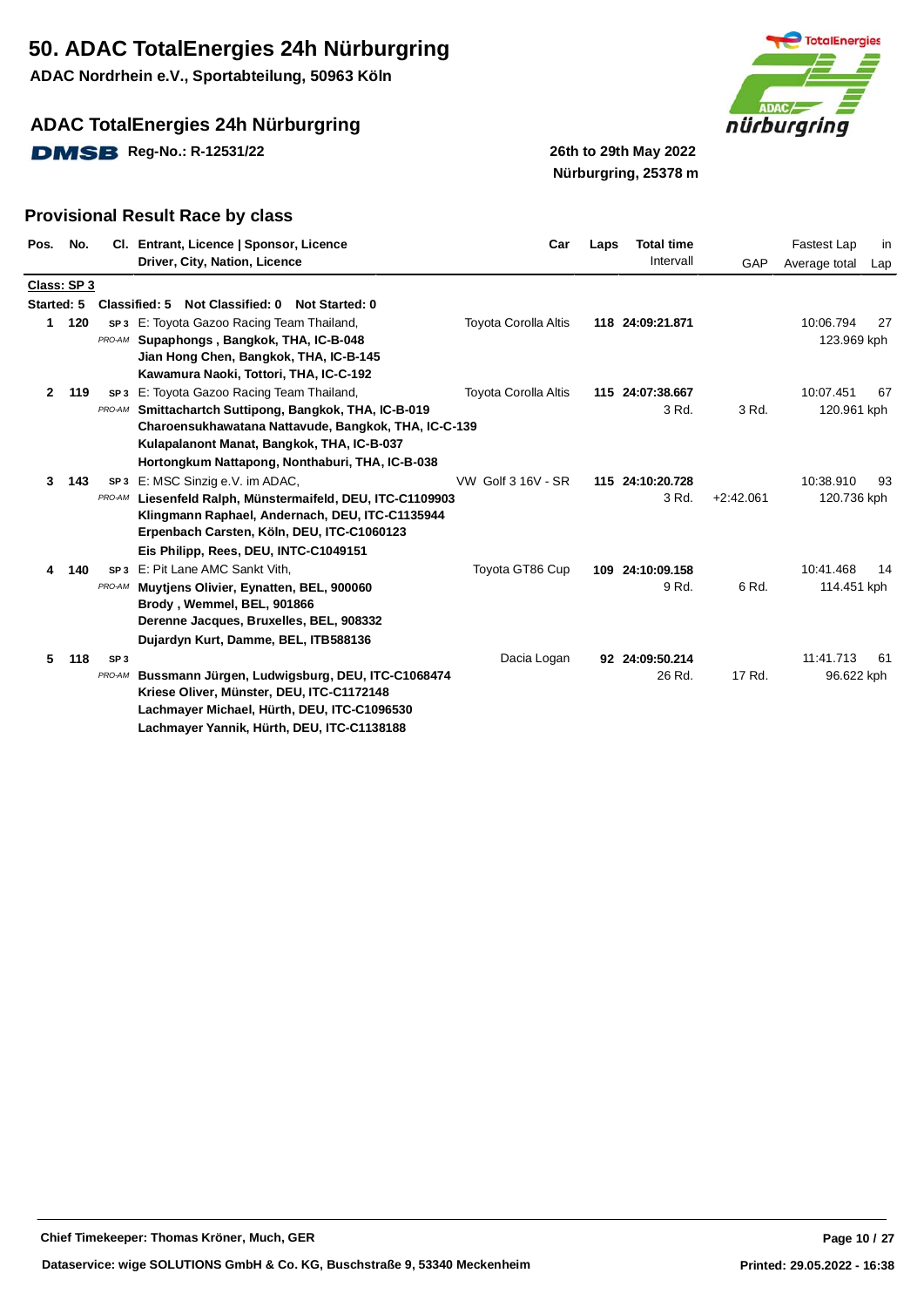**ADAC Nordrhein e.V., Sportabteilung, 50963 Köln**

## **ADAC TotalEnergies 24h Nürburgring**

**DMSB** Reg-No.: R-12531/22 26th to 29th May 2022



**Nürburgring, 25378 m**

| Pos.         | No.          |                             | Cl. Entrant, Licence   Sponsor, Licence<br>Driver, City, Nation, Licence                                                                                                                                                           | Car                     | Laps | <b>Total time</b><br>Intervall | GAP    | Fastest Lap<br>in<br>Average total<br>Lap |
|--------------|--------------|-----------------------------|------------------------------------------------------------------------------------------------------------------------------------------------------------------------------------------------------------------------------------|-------------------------|------|--------------------------------|--------|-------------------------------------------|
|              | Class: SP 3T |                             |                                                                                                                                                                                                                                    |                         |      |                                |        |                                           |
|              |              |                             | Started: 7 Classified: 5 Not Classified: 2 Not Started: 0                                                                                                                                                                          |                         |      |                                |        |                                           |
|              | 1 113        |                             | SP 3T E: Autorama Ag, Luigi Stanco<br>PRO-AM Stanco Luigi, Winterthur, CHE, INT C-C994<br>Stanco Armando, Winterthur, CHE, 1108<br>Stanco Dario, Winterthur, CHE, ITC-C280                                                         | Seat Leon               |      | 136 24:16:23.606               |        | 9:19.007<br>108<br>142.190 kph            |
| $\mathbf{2}$ | 310          | PRO-AM                      | SP 3T E: Max Kruse Racing,<br>Preisig Jasmin, Schwellbrunn, CHE, INT-C511<br>Xavier Gustavo, Oetwil am See, CHE, ITC-C1495<br>Asari Emir, Pendik/Instanbul, TUR, TR INT B 010104224957                                             | Volkswagen Golf GTI TCR |      | 131 24:14:12.742<br>5 Rd.      | 5 Rd.  | 9:12.006<br>2<br>137.168 kph              |
| 3            | 10           |                             | Engelmann Andrew, Orlando, DEU, D4317-S-22 C<br>SP 3T E: Max Kruse Racing,<br>PRO-AM Yerly Frédéric, Vordemwald, CHE, CHIC1409<br>Schaller Marek, Erndtebrück, DEU, ITC-C1151363<br>Hammel Heiko, Forchtenberg, DEU, ITC-C1048944  | Volkswagen Golf GTI TCR |      | 129 24:10:07.645<br>7 Rd.      | 2 Rd.  | 9:09.273<br>129<br>135.454 kph            |
| 4            | 115          |                             | Wasel Matthias, Bergheim, DEU, ITC-C1097045<br>SP 3T E: MSC Sinzig e.V. im ADAC,<br>PRO-AM Goroyan Artur, Yerevan, ARM, ITB001 (Armenia)<br>Speich Rudi, Roßbach, DEU, ITC-C1052341<br>Meurer Christian, Lohmar, DEU, ITC-C1174586 | VW Golf 7 TCR - SR      |      | 122 24:11:35.026<br>14 Rd.     | 7 Rd.  | 9:43.494<br>- 101<br>127.975 kph          |
|              |              |                             | Hallmanns Arndt, Niedeggen, DEU, ITC-C1111074                                                                                                                                                                                      |                         |      |                                |        |                                           |
| 5            | 89           | SP <sub>3</sub> T<br>PRO-AM | Imparato Jean Philippe, St. Germain en Laye, FRA, ICCC255782<br>Finot Jean Marc, Nonville, FRA, ICCC209292<br>Antunes Tavares Carlos, Auffargis, FRA, ICCC5867<br>Wales Francois, Antony, FRA, ICCC255802                          | Opel Astra CUP          |      | 113 24:10:40.491<br>23 Rd.     | 9 Rd.  | 10:20.614<br>67<br>118.609 kph            |
| <b>DNF</b>   | 114          |                             | SP 3T E: SUBARU TECNICA INTERNATIONAL,<br>PRO van Dam Carlo, Ridderkerk, NLD, 10651<br>Schrick Tim, Koln, DEU, ITC-C1053394<br>Lasee Marcel, Duesseldorf, DEU, ITC-C1041374<br>Sasaki Kota, Sumida, Tokyo, JPN, ITB 2433 8656 0220 | SUBARU WRX STI          |      | 64 10:51:26.934<br>72 Rd.      | 49 Rd. | 9:04.922<br>5<br>149.592 kph              |
|              |              |                             | 112 SP 3T E: Bulldog Racing,<br>PRO-AM Krumscheid Uwe, Adenau, DEU, ITC-C1059818<br>Brink Danny, Külsheim, DEU, ITC-C1133720<br>Dralle Jens, Schorndorf, DEU, ITC1098705<br>Fischer Markus, Mödling, AUT, JA1873                   | MINI John Cooper Works  |      | 40 10:15:46.695<br>96 Rd.      | 24 Rd. | 9:53.336<br>31<br>98.911 kph              |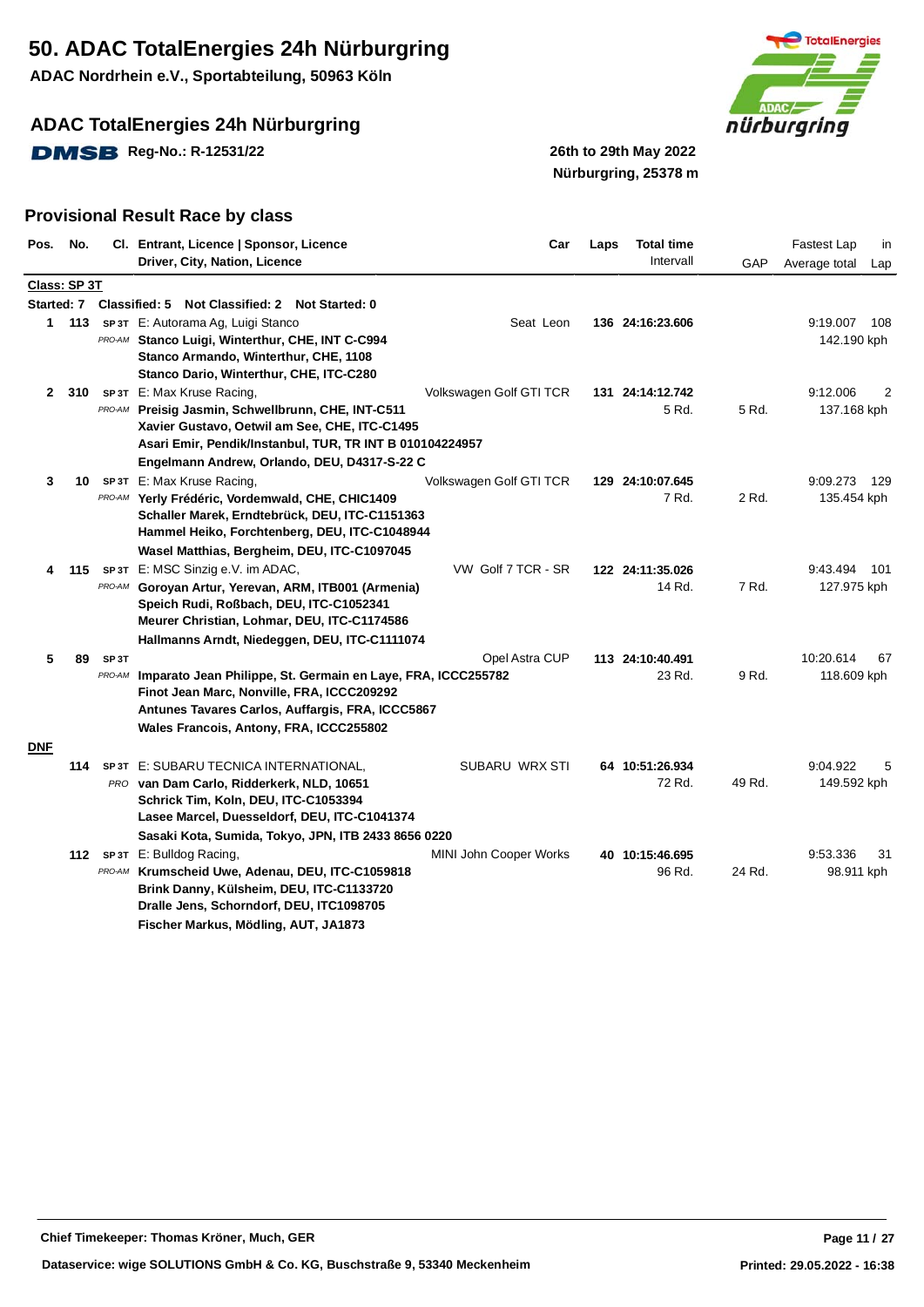**ADAC Nordrhein e.V., Sportabteilung, 50963 Köln**

## **ADAC TotalEnergies 24h Nürburgring**

**DMSB** Reg-No.: R-12531/22 26th to 29th May 2022



**Nürburgring, 25378 m**

| Pos.       | No.               |                   | CI. Entrant, Licence   Sponsor, Licence                    | Car                    | Laps | Total time   |            | Fastest Lap   | in  |
|------------|-------------------|-------------------|------------------------------------------------------------|------------------------|------|--------------|------------|---------------|-----|
|            |                   |                   | Driver, City, Nation, Licence                              |                        |      | Intervall    | <b>GAP</b> | Average total | Lap |
|            | Class: SP4T       |                   |                                                            |                        |      |              |            |               |     |
|            | <b>Started: 2</b> |                   | Classified: 1<br>Not Classified: 1<br>Not Started: 0       |                        |      |              |            |               |     |
| 1          | 718               | SP <sub>4T</sub>  |                                                            | Porsche 718 GTS        | 129  | 24:06:56.963 |            | 9:30.836      | 3   |
|            |                   |                   | PRO-AM Zensen Ralf, Barweiler, DEU, ITC-C1056193           |                        |      |              |            | 135.752 kph   |     |
|            |                   |                   | Fischer Norbert, Köln, DEU, ITC-C 1066457                  |                        |      |              |            |               |     |
|            |                   |                   | Peitzmeier Fabian, Hürth, DEU, ITC-C 1161045               |                        |      |              |            |               |     |
|            |                   |                   | Dannesberger Christian, Hainburg, DEU, ITC1116592          |                        |      |              |            |               |     |
| <b>DNF</b> |                   |                   |                                                            |                        |      |              |            |               |     |
|            | 181               | SP <sub>4</sub> T |                                                            | Porsche Cayman 718 GTS | 39   | 7:01:18.780  |            | 9:29.860      | -3  |
|            |                   |                   | <b>PRO-AM</b> Köppen Alexander, Bitburg, DEU, ITC-C1073426 |                        |      | 90 Rd.       | 90 Rd.     | 140.951 kph   |     |
|            |                   |                   | Schaflitzl Andreas, München, DEU, IC1142594                |                        |      |              |            |               |     |
|            |                   |                   | Pydys Jacek, Bergisch Gladbach, POL, ITC-C1181622          |                        |      |              |            |               |     |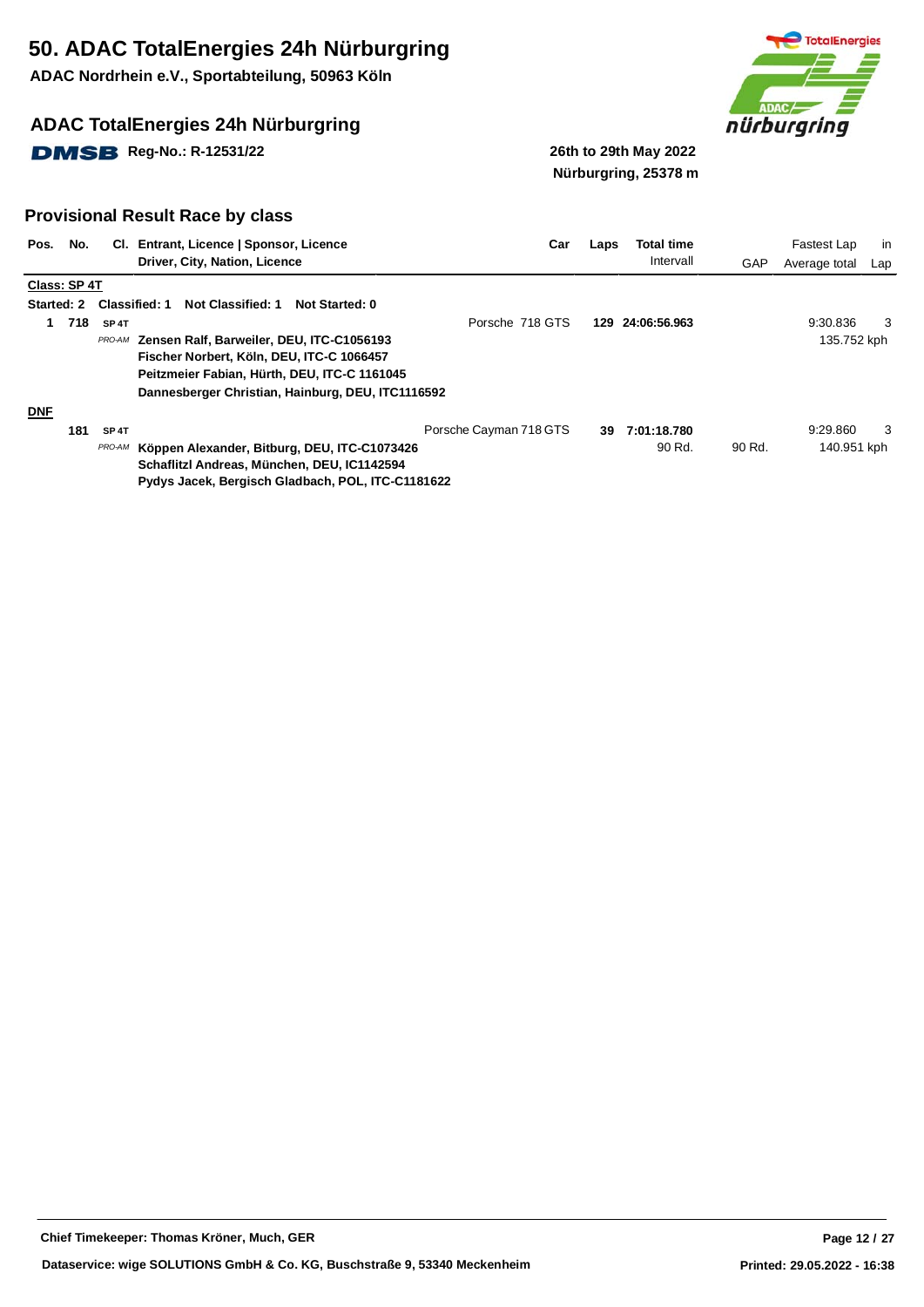**ADAC Nordrhein e.V., Sportabteilung, 50963 Köln**

## **ADAC TotalEnergies 24h Nürburgring**

**DMSB** Reg-No.: R-12531/22 26th to 29th May 2022



**Nürburgring, 25378 m**

| Pos.<br>No.       | CI. Entrant, Licence   Sponsor, Licence<br>Driver, City, Nation, Licence | Car            | Laps | Total time<br>Intervall | GAP | Fastest Lap<br>Average total | in<br>Lap |
|-------------------|--------------------------------------------------------------------------|----------------|------|-------------------------|-----|------------------------------|-----------|
| Class: SP 6       |                                                                          |                |      |                         |     |                              |           |
| <b>Started: 1</b> | Not Classified: 0<br><b>Classified: 1</b><br>Not Started: 0              |                |      |                         |     |                              |           |
|                   |                                                                          |                |      |                         |     |                              |           |
| 200               | <b>SP6</b> E: Hofor Racing,                                              | BMW M3 e46 GTR |      | 124 24:13:02.035        |     | 9:20.969                     | 53        |
|                   | PRO-AM Kroll Michael, Wilen, CHE, CH ITC-207                             |                |      |                         |     | 129.944 kph                  |           |
|                   | Kroll Martin, Widen, CHE, CH ITC201                                      |                |      |                         |     |                              |           |
|                   | Prinz Chantal, Wädenswil, CHE, ITC-C.351                                 |                |      |                         |     |                              |           |
|                   | Prinz Alexander, Wädenswill, CHE, ITC-C1044502                           |                |      |                         |     |                              |           |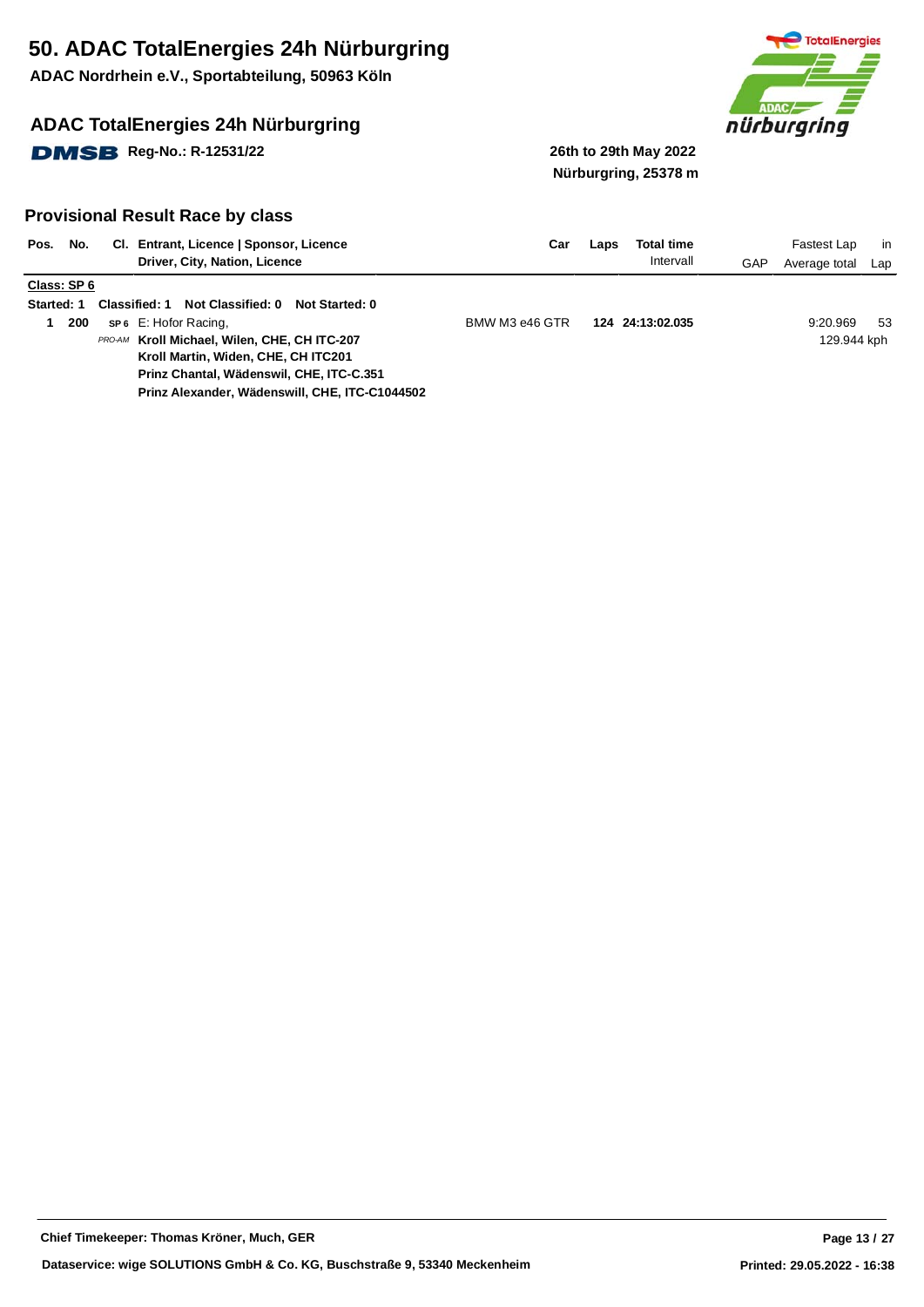**ADAC Nordrhein e.V., Sportabteilung, 50963 Köln**

## **ADAC TotalEnergies 24h Nürburgring**

**DMSB** Reg-No.: R-12531/22 26th to 29th May 2022



**Nürburgring, 25378 m**

| Pos.        | No. | CI. Entrant, Licence   Sponsor, Licence<br>Driver, City, Nation, Licence | Car                     | Laps | <b>Total time</b><br>Intervall | GAP | Fastest Lap<br>Average total | in.<br>Lap |
|-------------|-----|--------------------------------------------------------------------------|-------------------------|------|--------------------------------|-----|------------------------------|------------|
| Class: SP 7 |     |                                                                          |                         |      |                                |     |                              |            |
| Started: 1  |     | Not Classified: 0<br><b>Classified: 1</b><br>Not Started: 0              |                         |      |                                |     |                              |            |
|             | 70  | sp 7 E: Huber Motorsport,                                                | Porsche 911 GT3 Cup 991 |      | 142 24:14:43.481               |     | 8:48.967                     | 96         |
|             |     | PRO-AM Menzl Rodriguez, Hannover, DEU, ITC-C1031852                      |                         |      |                                |     | 148.633 kph                  |            |
|             |     | Berg Ulrich, Ruppichteroth, DEU, ITC-C1126180                            |                         |      |                                |     |                              |            |
|             |     | Hamprecht Philip, Schlossholte Stukenbrock, DEU, ITB1121773              |                         |      |                                |     |                              |            |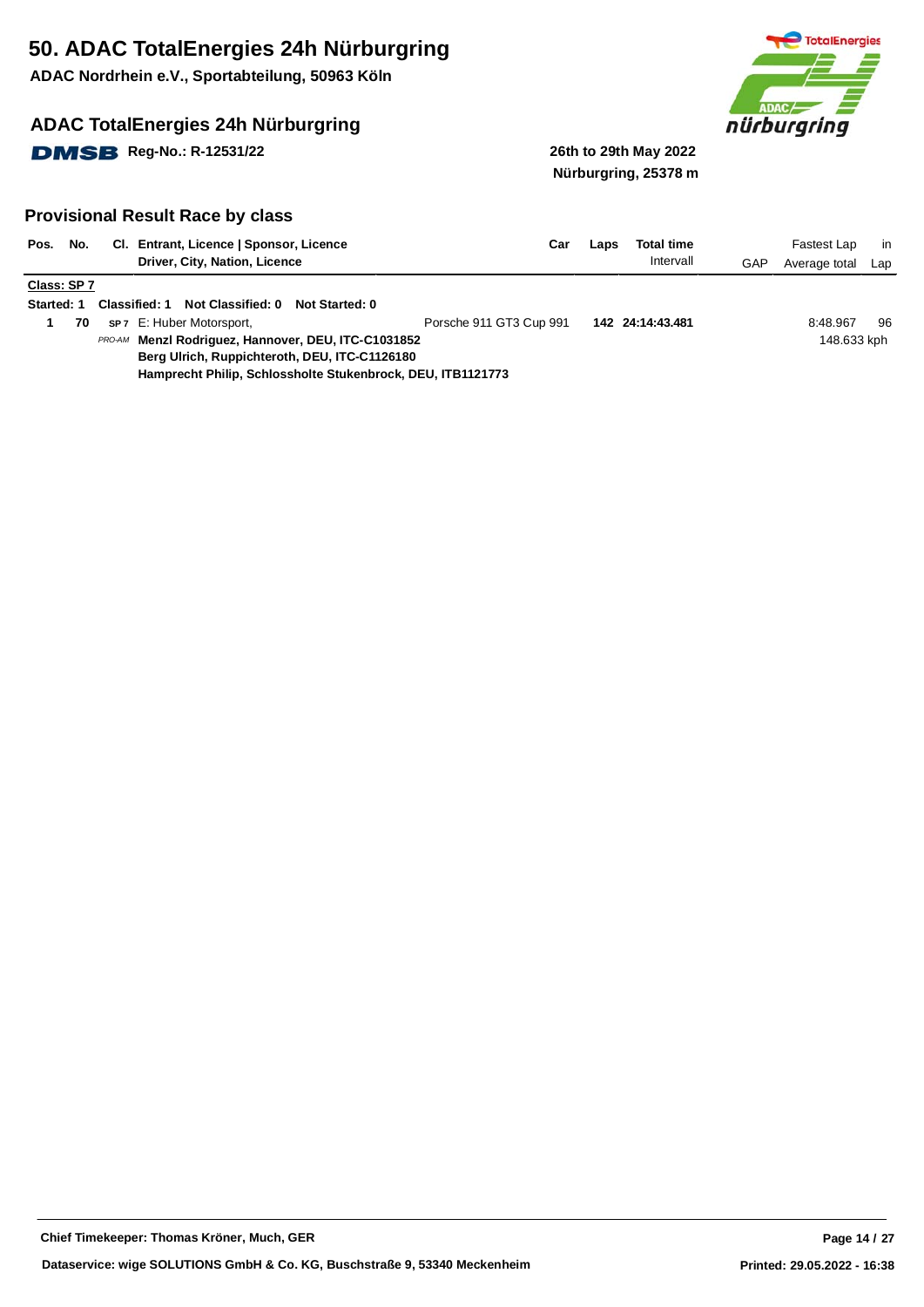**ADAC Nordrhein e.V., Sportabteilung, 50963 Köln**

## **ADAC TotalEnergies 24h Nürburgring**

**DMSB** Reg-No.: R-12531/22 26th to 29th May 2022



**Nürburgring, 25378 m**

| Pos.       | No.          | CI.    | Entrant, Licence   Sponsor, Licence<br>Driver, City, Nation, Licence | Car                          | Laps | <b>Total time</b><br>Intervall | GAP    | Fastest Lap<br>in<br>Average total<br>Lap |
|------------|--------------|--------|----------------------------------------------------------------------|------------------------------|------|--------------------------------|--------|-------------------------------------------|
|            | Class: SP 8T |        |                                                                      |                              |      |                                |        |                                           |
| Started: 4 |              |        | Classified: 3<br><b>Not Started: 0</b><br><b>Not Classified: 1</b>   |                              |      |                                |        |                                           |
| 1          | 95           |        | SP 8T E: Dörr Motorsport,                                            | Aston Martin Vantage AMR GT4 |      | 143 24:07:37.403               |        | 8:48.998<br>86                            |
|            |              | PRO-AM | Dörr Phil, Butzbach, DEU, ITC-C1162847                               |                              |      |                                |        | 150.414 kph                               |
|            |              |        | Hancke Nick, Erlangen, DEU, ITC-C1146359                             |                              |      |                                |        |                                           |
|            |              |        | Wiskirchen Moritz, Euskirchen, DEU, ITC-C1173298                     |                              |      |                                |        |                                           |
|            |              |        | Dontje Indy, Amsterdam, DEU, ITB28095                                |                              |      |                                |        |                                           |
| 2          | 150          | SP 8T  | E: Dörr Motorsport,                                                  | Aston Martin Vantage AMR GT4 |      | 140 24:09:40.068               |        | 8:54.225<br>108                           |
|            |              | PRO-AM | Funke Michael, Besigheim, DEU, ITC-C1059567                          |                              |      | 3 Rd.                          | 3 Rd.  | 147.051 kph                               |
|            |              |        | Scheibner Rolf, Ottobrunn, DEU, ITC-C1041298                         |                              |      |                                |        |                                           |
|            |              |        | Posavac Peter, Duisburg, DEU, ITC-C1099520                           |                              |      |                                |        |                                           |
|            |              |        | Gebhardt Christian, Aichtal, DEU, ITC-C1108762                       |                              |      |                                |        |                                           |
| 3          | -220         | SP 8T  | E: GITI TIRE MOTORSPORT BY WS RACING.                                | BMW M4 GT4                   | 139  | 24:09:38.413                   |        | 9:09.150<br>2                             |
|            |              | PRO-AM | Schreiner Carrie, Euskirchen, DEU, ITB1139615                        |                              |      | 4 Rd.                          | 1 Rd.  | 146.003 kph                               |
|            |              |        | Martin Celia, Adenau, DEU, ITC-C1178900                              |                              |      |                                |        |                                           |
|            |              |        | Wohlwend Fabienne, Schellenberg, LIE, 1153                           |                              |      |                                |        |                                           |
|            |              |        | Mann Pippa, Indianapolis, USA, D3068-U-22 B                          |                              |      |                                |        |                                           |
| <b>DNF</b> |              |        |                                                                      |                              |      |                                |        |                                           |
|            | 80           | SP 8T  | E: PROsport Racing GmbH, Christoph Br                                | Aston Martin Vantage AMR GT4 |      | 66 11:18:06.430                |        | 8:58.186                                  |
|            |              | PRO-AM | Dumarey Maxime, Gent, BEL, ITC C 902208                              |                              |      | 77 Rd.                         | 73 Rd. | 148.202 kph                               |
|            |              |        | Dumarey Guillaume, Deurle, BEL, ITC C 901956                         |                              |      |                                |        |                                           |
|            |              |        | Glorieux Jean, St.-Martens, BEL, 904896                              |                              |      |                                |        |                                           |
|            |              |        | Balcaen Simon, Gent, BEL, ITC C 912288                               |                              |      |                                |        |                                           |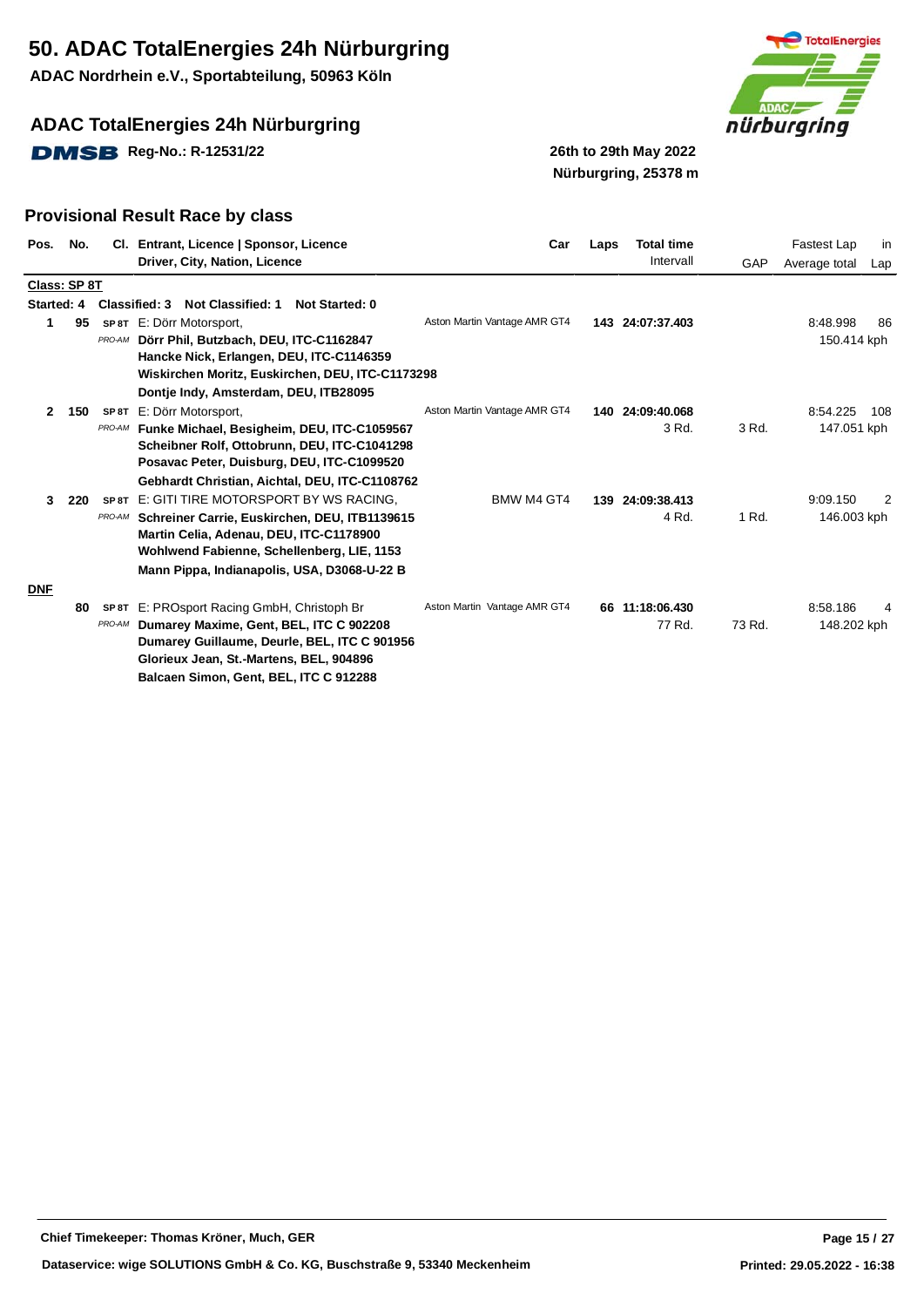**ADAC Nordrhein e.V., Sportabteilung, 50963 Köln**

## **ADAC TotalEnergies 24h Nürburgring**

**DMSB** Reg-No.: R-12531/22 26th to 29th May 2022



**Nürburgring, 25378 m**

| Pos.        | No. |        | Cl. Entrant, Licence   Sponsor, Licence                                                           | Car                       | Laps | <b>Total time</b> |             | Fastest Lap<br>in    |
|-------------|-----|--------|---------------------------------------------------------------------------------------------------|---------------------------|------|-------------------|-------------|----------------------|
|             |     |        | Driver, City, Nation, Licence                                                                     |                           |      | Intervall         | GAP         | Average total<br>Lap |
| Class: SP 9 |     |        |                                                                                                   |                           |      |                   |             |                      |
| Started: 33 |     |        | Classified: 15 Not Classified: 18<br>Not Started: 0                                               |                           |      |                   |             |                      |
| 1           | 15  |        | SP9 E: Audi Sport Team Phoenix,                                                                   | Audi R8 LMS GT3 Evo II    |      | 159 24:06:41.822  |             | 99<br>8:12.141       |
|             |     |        | PRO Van der Linde Kelvin, Kempten, DEU, INT-B 03727                                               |                           |      |                   |             | 167.351 kph          |
|             |     |        | Vanthoor Dries, Hasselt, BEL, 903381                                                              |                           |      |                   |             |                      |
|             |     |        | Vervisch Frederic, middelkerke, BEL, ITBB900475                                                   |                           |      |                   |             |                      |
|             |     |        | Frijns Robin, Lanaken, BEL, 30271                                                                 |                           |      |                   |             |                      |
| 2           | 3   |        | SP9 E: Mercedes-AMG Team GetSpeed,                                                                | Mercedes-AMG GT3          |      | 159 24:07:37.098  |             | 8:12.027<br>123      |
|             |     |        | PRO Christodoulou Adam, London, GBR, ITB 100838                                                   |                           |      | 55.276            | +55.276     | 167.244 kph          |
|             |     |        | Götz Maximilian, Uffenheim, DEU, ITB1045239                                                       |                           |      |                   |             |                      |
|             |     |        | Schiller Fabian, Troisdorf, DEU, ITC-C1127224                                                     |                           |      |                   |             |                      |
| 3           |     |        | SP9 E: Mercedes-AMG Team GetSpeed,                                                                | Mercedes-AMG GT3          |      | 159 24:10:47.341  |             | 8:12.921<br>124      |
|             |     |        | PRO Engel Maro, Monaco, DEU, ITB1048870                                                           |                           |      | 4:05.519          | $+3:10.243$ | 166.879 kph          |
|             |     |        | Gounon Jules, Alba-la-Romaine, FRA, ICCB219548<br>Juncadella Daniel, Barcelona, ESP, ITA-0023-ESP |                           |      |                   |             |                      |
| 4           | 22  |        | SP9 E: Audi Sport Team Car Collection, Lionspeed by                                               | Audi R8 LMS GT3 Evo II    |      | 159 24:11:54.686  |             | 8:12.756<br>-124     |
|             |     |        | PRO Haase Christopher, Kulmbach, DEU, ITA1113842                                                  |                           |      | 5:12.864          | $+1.07.345$ | 166.750 kph          |
|             |     |        | Müller Nico, Blumenstein, CHE, 498                                                                |                           |      |                   |             |                      |
|             |     |        | Niederhauser Patric, Kehrsatz, CHE, IT-B1358                                                      |                           |      |                   |             |                      |
|             |     |        | Rast René, Bregenz, AUT, ITA1046542                                                               |                           |      |                   |             |                      |
| 5           | 16  |        | SP9 E: Scherer Sport Team Phoenix,                                                                | Audi R8 LMS GT3 Evo II    |      | 159 24:14:07.290  |             | 8:15.549<br>128      |
|             |     |        | PRO Giermaziak Jakub, Zaniemysl, POL, B,C0001 (PL)                                                |                           |      | 7:25.468          | $+2:12.604$ | 166.496 kph          |
|             |     |        | Schramm Kim Luis, Wümbach, DEU, ITC-C1107186                                                      |                           |      |                   |             |                      |
|             |     |        | Beretta Michele, Milano, ITA, INT B 347027                                                        |                           |      |                   |             |                      |
|             |     |        | Winkelhock Markus, Zdimerice, DEU, ITC-C1049643                                                   |                           |      |                   |             |                      |
| 6           | 24  |        | SP9 E: Audi Sport Team Car Collection, Lionspeed by                                               | Audi R8 LMS GT3 Evo II    |      | 159 24:14:14.981  |             | 8:12.814<br>- 119    |
|             |     |        | PRO Kolb Patrick, Bad Homburg, DEU, ITC-C1134414                                                  |                           |      | 7:33.159          | $+07.691$   | 166.482 kph          |
|             |     |        | Drudi Mattia, Dogana, ITA, 349                                                                    |                           |      |                   |             |                      |
|             |     |        | Mies Christopher, Erkrath, DEU, ITC-C1112672                                                      |                           |      |                   |             |                      |
|             |     |        | Niederhauser Patric, Kehrsatz, CHE, IT-B1358                                                      |                           |      |                   |             |                      |
| 7           | 12  |        | SP9 E: Mercedes-AMG Team Bilstein, by HRT                                                         | Mercedes-AMG GT3          |      | 158 24:08:12.209  |             | 8:11.639<br>88       |
|             |     |        | PRO Marciello Raffaele, Breganzona, CHE, 567                                                      |                           |      | 1 Rd.             | 1 Rd.       | 166.125 kph          |
|             |     |        | Ellis Philip, Baar, CHE, 462                                                                      |                           |      |                   |             |                      |
|             |     |        | Stolz Luca, Brachbach, DEU, ITB1101813                                                            |                           |      |                   |             |                      |
| 8           | 6   |        | SP9 E: Mercedes-AMG Team Bilstein, by HRT                                                         | Mercedes-AMG GT3          |      | 158 24:14:14.602  |             | 8:14.339<br>110      |
|             |     | PRO-AM | Haupt Hubert, München, DEU, ITB1059620                                                            |                           |      | 1 Rd.             | $+6:02.393$ | 165.435 kph          |
|             |     |        | Dienst Marvin, Lampertheim, DEU, ITB1106777                                                       |                           |      |                   |             |                      |
|             |     |        | Bastian Nico, Ludwigsburg, DEU, ITB1076611                                                        |                           |      |                   |             |                      |
|             |     |        | Piana Gabriele, Lugano, CHE, 386645                                                               |                           |      |                   |             |                      |
| 9           | 33  |        | SP9 E: Falken Motorsports,                                                                        | Porsche 911 GT3R (991 II) |      | 157 24:08:21.559  |             | 8:14.057<br>97       |
|             |     |        | PRO Evans Jaxon, London, DEU, INT B 191570X                                                       |                           |      | 2 Rd.             | 1 Rd.       | 165.056 kph          |
|             |     |        | Müller Sven, Ockenheim, DEU, ITC-C1101148<br>Pilet Patrick, Noisy le Roi, FRA, ICCB 54892         |                           |      |                   |             |                      |
|             |     |        | Seefried Marco, Wildschönau, AUT, INT-B JA 2209                                                   |                           |      |                   |             |                      |
|             |     |        |                                                                                                   |                           |      |                   |             |                      |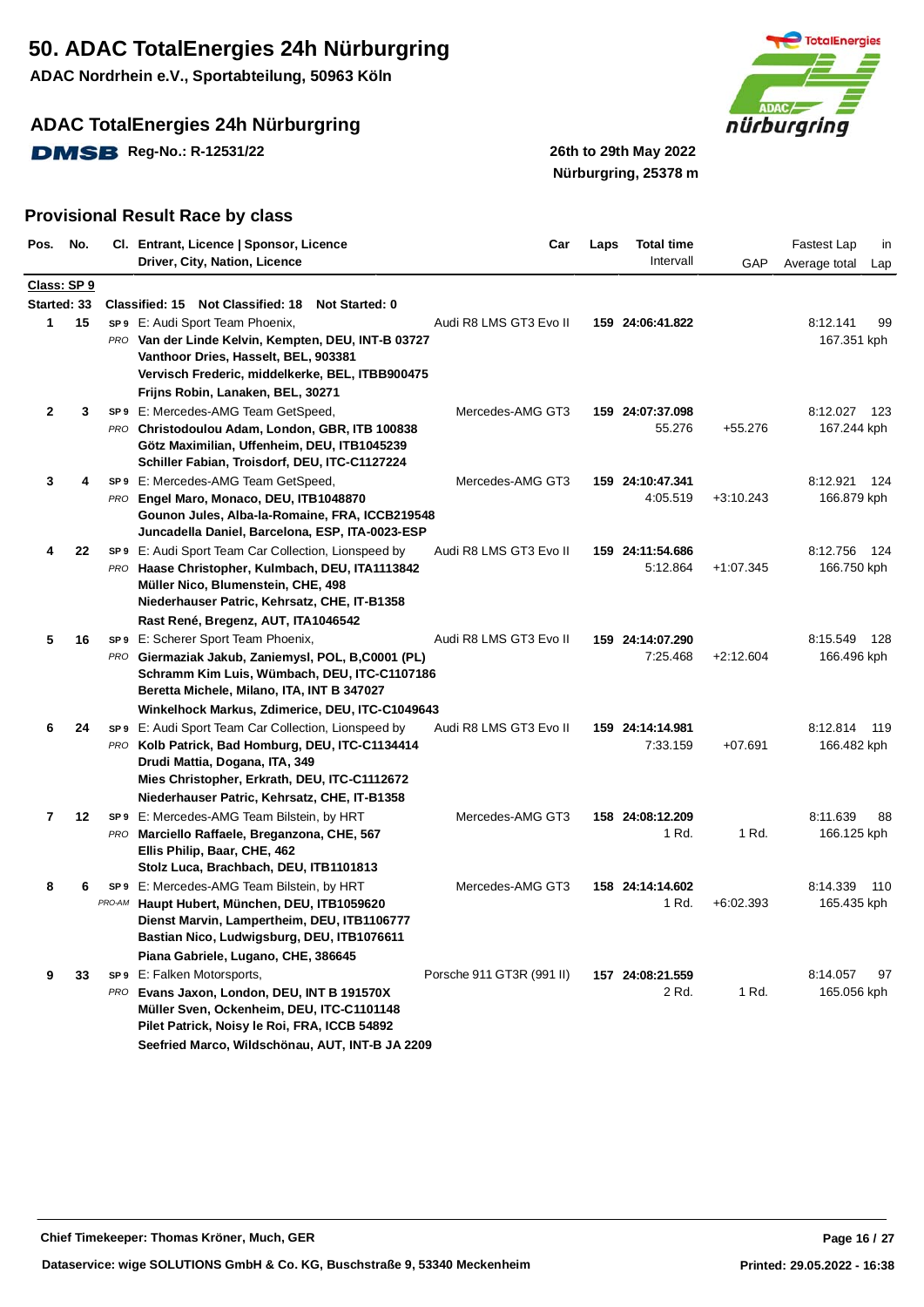**ADAC Nordrhein e.V., Sportabteilung, 50963 Köln**

### **ADAC TotalEnergies 24h Nürburgring**

**DMSB** Reg-No.: R-12531/22 26th to 29th May 2022



# **Nürburgring, 25378 m**

| Pos.       | No.          |                 | Cl. Entrant, Licence   Sponsor, Licence                                                                                                                                                                                                                      | Car                       | Laps | <b>Total time</b>          |             | <b>Fastest Lap</b><br>in         |
|------------|--------------|-----------------|--------------------------------------------------------------------------------------------------------------------------------------------------------------------------------------------------------------------------------------------------------------|---------------------------|------|----------------------------|-------------|----------------------------------|
|            |              |                 | Driver, City, Nation, Licence                                                                                                                                                                                                                                |                           |      | Intervall                  | GAP         | Average total<br>Lap             |
| 10         | $\mathbf{7}$ | SP 9<br>PRO-AM  | E: Konrad Motorsport GmbH,<br>Jefferies Axcil, Montabaur, DEU, INT A 1370/22<br>Pepper Jordan, London, GBR, INT B 04582<br>Di Martino Michele, Eitorf, DEU, ITC-C1075806<br>Hackländer Maximilian, Rüthen, DEU, ITC-C1118702                                 | Lamborghini Huracan GT3   |      | 156 24:06:43.214<br>3 Rd.  | 1 Rd.       | 97<br>8:14.070<br>164.191 kph    |
| 11         | 25           | PRO-AM          | SP9 E: Huber Motorsport,<br>Thyssen Joachim, München, DEU, ITC-C1065026<br>Rader Klaus, München, DEU, ITC-C1045103<br>Menzel Nico, Kelberg, DEU, ITC-C1117270<br>Kern Lars, Wiernsheim, DEU, ITB1118088                                                      | Porsche 911 GT3R (991 II) |      | 156 24:10:52.250<br>3 Rd.  | $+4:09.036$ | 8:12.985<br>87<br>163.721 kph    |
| 12         | 23           | SP <sub>9</sub> | E: Lionspeed by Car Collection Motorsport,<br>PRO-AM Fetzer Dennis, Buseck, DEU, ITC-C1157082<br>Koch Klaus, Erbach, DEU, ITC-C1082036<br>Marschall Dennis, Eggenstein-Leopoldshafen, DEU, ITC-C1117410<br>Reicher Simon, Kirchberg b. M., AUT, INT B JA2906 | Audi R8 LMS GT3 Evo II    |      | 154 24:09:16.473<br>5 Rd.  | 2 Rd.       | 8:17.448<br>- 120<br>161.800 kph |
| 13         | 11           | SP 9<br>PRO-AM  | E: Twin Busch by équipe vitesse, MH-Gewerbe-I<br>Erhart Elia, Röttenbach, DEU, ITC-C1111799<br>Heimrich Michael, Oberursel, DEU, ITC-C1124541<br>Kaffer Pierre, Schlieren, CHE, ITC-C1054157<br>Klasen Arno, Karlshausen, DEU, ITC-C1063634                  | Audi R8 LMS GT3 Evo II    |      | 153 24:14:23.193<br>6 Rd.  | 1 Rd.       | 8:24.217<br>- 107<br>160.184 kph |
| 14         | 21           | SP <sub>9</sub> | E: CP Racing,<br>PRO-AM Putman Charles, Mills, USA, D3093-S-22 B<br>Espenlaub Charles, Lutz, USA, D1206-I-22 B<br>Foster Joe, Suwanee, USA, IT B D2651-S-22 B<br>Lewis Shane, Jupiter, USA, D2334-I-22C                                                      | Mercedes-AMG GT3          |      | 147 24:08:10.202<br>12 Rd. | 6 Rd.       | 8:24.439<br>154.563 kph          |
| 15         | 102          | PRO-AM          | <b>SP9</b> E: Walkenhorst Motorsport,<br>Müller Jörg, Tägerwilen, DEU, ITA1057990<br>von Bohlen Mario, Heidelberg, DEU, ITC1188337<br>Tuck Ben, Biggleswade, GBR, ITC-C223823<br>Schmidt-Staade Jörn, Düsseldorf, DEU, ITC-C1075159                          | <b>BMW M4 GT3</b>         |      | 133 24:16:02.886<br>26 Rd. | 14 Rd.      | 8:19.371<br>122<br>139.086 kph   |
| <u>DNE</u> |              |                 |                                                                                                                                                                                                                                                              |                           |      |                            |             |                                  |
|            | 20           |                 | SP9 E: Schubert Motorsport,<br>PRO Krohn Jesse, Vantaa, FIN, 22196154<br>Sims Alexander, Coughton Warwickshire, GBR, ITB100396<br>Klingmann Jens, Tägerwillen, DEU, ITC-C1049140<br>Krütten Niklas, Trier, DEU, ITB1135996                                   | BMW M4 GT3                |      | 153 23:20:53.715<br>6 Rd.  | $-20$ Rd.   | 8:14.967<br>98<br>166.301 kph    |
|            | 18           |                 | SP9 E: KCMG,<br>PRO Olsen Dennis, SPerrbotn, NOR, ITB 33349<br>Bamber Earl, Nashville, USA, Int A 051713X<br>Tandy Nick, Bedford, GBR, ITB 160875                                                                                                            | Porsche 911 GT3R (991 II) |      | 149 22:51:00.313<br>10 Rd. | 4 Rd.       | 8:15.944<br>108<br>165.484 kph   |
|            | 55           |                 | <b>SP9</b> E: Mercedes-AMG Team Landgraf,<br>PRO-AM Assenheimer Patrick, Weinsberg, DEU, ITB1137122<br>Trefz Luca-Sandro, Wüstenrot, DEU, ITC-C1174766<br>Baumann Dominik, Rum, AUT, JA1061<br>Apothéloz Julien, Gockhausen, CHE, 377                        | Mercedes-AMG GT3          |      | 143 22:16:29.262<br>16 Rd. | 6 Rd.       | 8:14.627<br>128<br>162.922 kph   |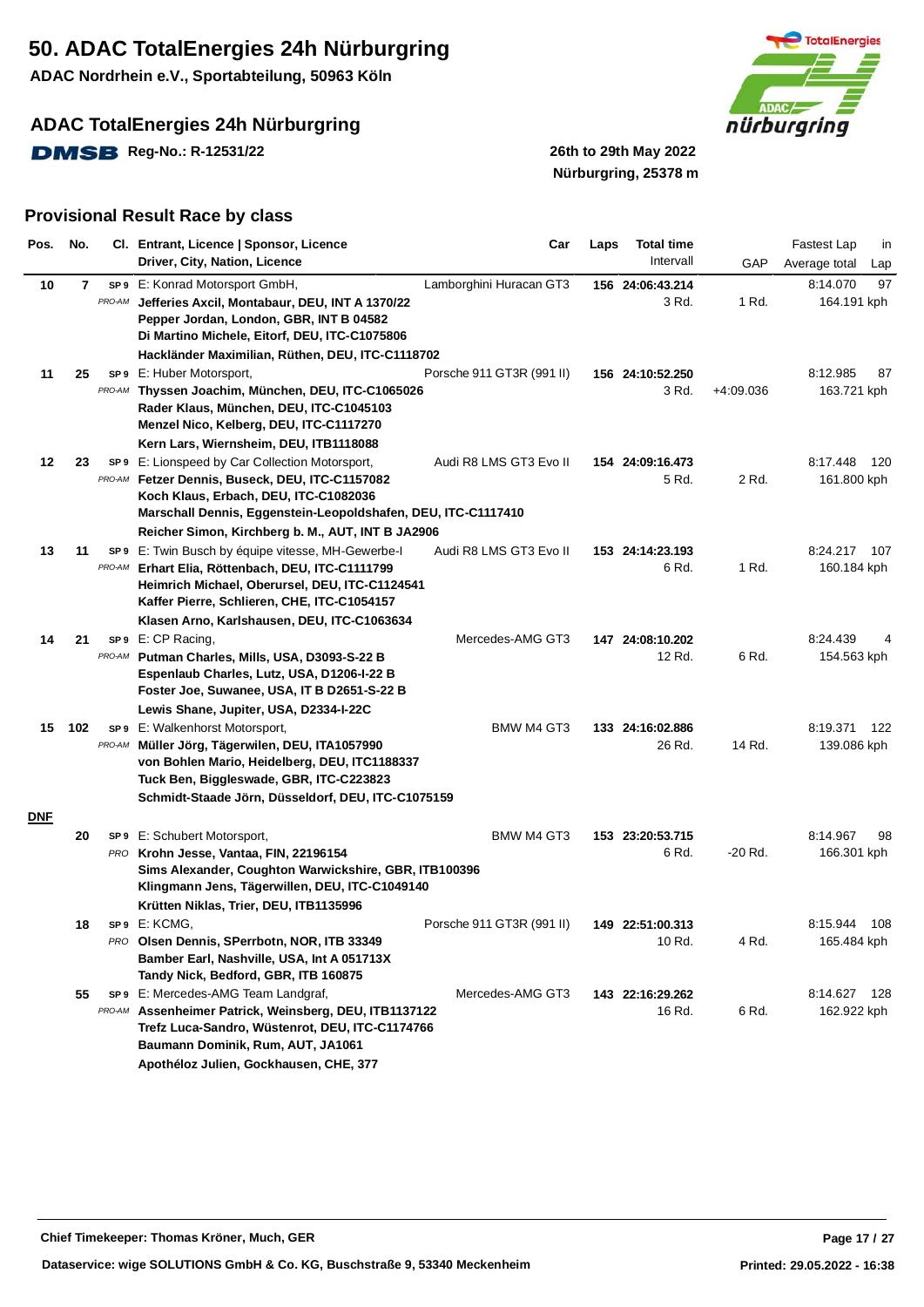**ADAC Nordrhein e.V., Sportabteilung, 50963 Köln**

### **ADAC TotalEnergies 24h Nürburgring**

**DMSB** Reg-No.: R-12531/22 26th to 29th May 2022



# **Nürburgring, 25378 m**

| Pos. | No. | Cl. Entrant, Licence   Sponsor, Licence<br>Driver, City, Nation, Licence                                                                                                                          | Car                          | Laps | <b>Total time</b><br>Intervall | GAP    | Fastest Lap<br>in<br>Average total<br>Lap |
|------|-----|---------------------------------------------------------------------------------------------------------------------------------------------------------------------------------------------------|------------------------------|------|--------------------------------|--------|-------------------------------------------|
|      | 14  | SP9 E: racing one GmbH, Hella Pagid<br>PRO-AM Kohlhaas Christian, Andernach, DEU, ITC-C1039674<br>Foster Nicholas, London, DEU, AUITB311862<br>Szymkowiak Jules, Zug, DEU, NL ITB 33191           | Ferrari 488 GT3 Evo18        |      | 103 16:03:21.873<br>56 Rd.     | 40 Rd. | 8:19.384<br>94<br>162.800 kph             |
|      |     | Bleekemolen Jeroen, Aerdenhout, NLD, INT A NL1278                                                                                                                                                 |                              |      |                                |        |                                           |
|      | 72  | SP9 E: BMW Junior Team,                                                                                                                                                                           | BMW M4 GT3                   |      | 86 13:42:12.957                |        | 8:13.344<br>75                            |
|      |     | PRO Harper Daniel, Belfast, GBR, ITB233042                                                                                                                                                        |                              |      | 73 Rd.                         | 17 Rd. | 159.265 kph                               |
|      |     | Hesse Max, Wernau, DEU, ITB1124404<br>Verhagen Neil, Mooresville, USA, D3956-I-22B                                                                                                                |                              |      |                                |        |                                           |
|      | 28  | SP9 E: DINAMIC MOTORSPORT SRL,                                                                                                                                                                    | Porsche 911 GT3R (991 II)    |      | 85 13:02:51.639                |        | 8:16.752                                  |
|      |     | PRO Engelhart Christian, Starnberg, DEU, ITC-C1075458<br>Cairoli Matteo, Villa Guardia, ITA, INT-B352500<br>Ledogar Come, Pusignan, FRA, 195977<br>Preining Thomas, Krakow, POL, INT B JA2529     |                              |      | 74 Rd.                         | 1 Rd.  | 165.327 kph                               |
|      | 26  | sp 9 E: octane126, Serliana                                                                                                                                                                       | Ferrari 488 GT3 Evo20        |      | 82 12:45:49.480                |        | 8:17.962<br>33                            |
|      |     | PRO Grossmann Björn, Oberndorf, CHE, ITC-C1105015<br>Trummer Simon, Wallisellen, CHE, 248<br>Hirschi Jonathan, Wallisellen, CHE, INT-B 485                                                        |                              |      | 77 Rd.                         | 3 Rd.  | 163.040 kph                               |
|      |     | Ludwig Luca, Wallisellen, CHE, ITC-C1124151                                                                                                                                                       |                              |      |                                |        |                                           |
|      | 101 | SP9 E: Walkenhorst Motorsport,                                                                                                                                                                    | <b>BMW M4 GT3</b>            |      | 64 9:52:07.654                 |        | 8:16.979<br>33                            |
|      |     | PRO Krognes Christian, Hamar, NOR, ITC-C31791<br>Soucek Andy, Barcelona, ESP, ITB0396-ESP<br>Trogen Sami-Matti, Lohja, FIN, IC34736337                                                            |                              |      | 95 Rd.                         | 18 Rd. | 164.579 kph                               |
|      |     | Müller Jörg, Tägerwilen, DEU, ITA1057990                                                                                                                                                          |                              |      |                                |        |                                           |
|      | 44  | <b>SP9</b> E: Falken Motorsports,                                                                                                                                                                 | Porsche 911 GT3R (991 II)    | 58   | 9:02:53.455                    |        | 8:18.927<br>9                             |
|      |     | PRO Bachler Klaus, Unzmarkt, AUT, IT-CJA1030<br>Picariello Alessio, Forchies-la-Marche, BEL, ITB901589<br>Pilet Patrick, Noisy le Roi, FRA, ICCB 54892<br>Ragginger Martin, Wals, AUT, IT-BJA1113 |                              |      | 101 Rd.                        | 6 Rd.  | 162.676 kph                               |
|      | 5   | SP9 E: Scherer Sport Team Phoenix,                                                                                                                                                                | Audi R8 LMS GT3 Evo II       |      | 57 8:47:27.321                 |        | 8:16.348<br>16                            |
|      |     | PRO Kolb Vincent, Frankfurt, DEU, ITC-C1138981<br>Stippler Frank, Bad Münstereifel, DEU, ITC-C1039089<br>Feller Ricardo, Bözberg, CHE, 1239<br>Van der Linde Kelvin, Kempten, DEU, INT-B 03727    |                              |      | 102 Rd.                        | 1 Rd.  | 164.550 kph                               |
|      | 98  | SP9 E: ROWE RACING,                                                                                                                                                                               | BMW M4 GT3                   |      | 47 7:11:26.208                 |        | 8:16.275<br>11                            |
|      |     | PRO Catsburg Nicky, Enschede, NLD, INTB NL26501<br>Edwards John, Charlotte, NC, USA, D2481-I-22 A<br>van der Linde Sheldon, Kempten, DEU, INT-B07371<br>Wittmann Marco, Fürth, DEU, ITA1048616    |                              |      | 112 Rd.                        | 10 Rd. | 165.878 kph                               |
|      | 90  | SP9 E: TF Sport,                                                                                                                                                                                  | Aston Martin Vantage AMR GT3 | 45   | 6:47:45.896                    |        | 8:16.090<br>7                             |
|      |     | PRO Sorensen Marco, Monaco, MCO, INT A 03438 (DK)<br>Thiim Nicki, Niederalm, DNK, INT-A 02368<br>Pittard David, Nideggen, DEU, 174582<br>Martin Maxime, Tervuren, BEL, 901749                     |                              |      | 114 Rd.                        | 2 Rd.  | 168.039 kph                               |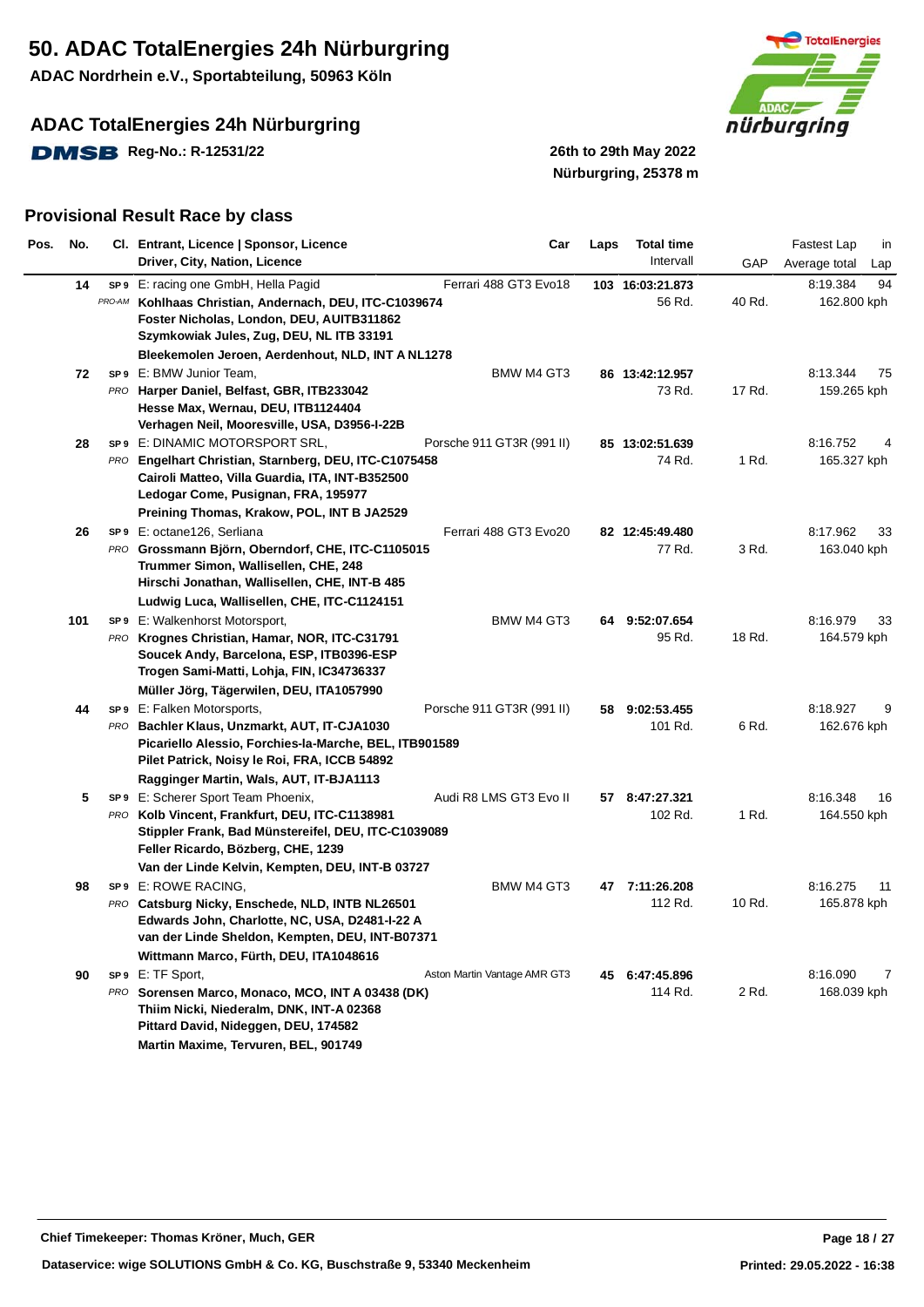**ADAC Nordrhein e.V., Sportabteilung, 50963 Köln**

## **ADAC TotalEnergies 24h Nürburgring**

**DMSB** Reg-No.: R-12531/22 26th to 29th May 2022



# **Nürburgring, 25378 m**

| Pos.<br>No. |        | Cl. Entrant, Licence   Sponsor, Licence                                                                                                                                                                       | Car                       | Laps | <b>Total time</b>         |           | Fastest Lap             | in             |
|-------------|--------|---------------------------------------------------------------------------------------------------------------------------------------------------------------------------------------------------------------|---------------------------|------|---------------------------|-----------|-------------------------|----------------|
|             |        | Driver, City, Nation, Licence                                                                                                                                                                                 |                           |      | Intervall                 | GAP       | Average total           | Lap            |
| 34          |        | SP9 E: Schnitzelalm Racing GmbH,                                                                                                                                                                              | Mercedes-AMG GT3          | 44   | 6:51:15.814               |           | 8:19.329                | $\overline{4}$ |
|             | PRO-AM | Hever Kenneth, Viersen, DEU, ITB 1078122<br>Stengel Johannes, Stadtlohn, DEU, ITC-C 1185615<br>Mettler Yannick, Zürich, CHE, ITB1391                                                                          |                           |      | 115 Rd.                   | 1 Rd.     | 162.908 kph             |                |
|             |        | Böckmann Marek, Lautersheim, DEU, ITC-C 1100270                                                                                                                                                               |                           |      |                           |           |                         |                |
| 100         |        | SP9 E: Walkenhorst Motorsport,                                                                                                                                                                                | <b>BMW M4 GT3</b>         | 41   | 6:40:40.603               |           | 8:39.726                | 2              |
|             | PRO-AM | Walkenhorst Henry, Melle, DEU, ITC1097171<br>von Bohlen Friedrich, Heidelberg, DEU, ITC1112256<br>Breuer Jörg, Düsseldorf, DEU, ITC-C1038840                                                                  |                           |      | 118 Rd.                   | 3 Rd.     | 155.811 kph             |                |
|             |        | Ziegler Andreas, Sinzig, DEU, ITC-C1135853                                                                                                                                                                    |                           |      |                           |           |                         |                |
|             | 1      | SP9 E: Manthey-Racing GmbH,<br>PRO Christensen Michael, Monaco, GBR, INTB05635<br>Estre Kevin, Höchst, AUT, INT-B171715<br>Makowiecki Frédéric, Perpignan, FRA, INT A 53130                                   | Porsche 911 GT3R (991 II) |      | 22 3:16:29.604<br>137 Rd. | 19 Rd.    | 8:16.739<br>170.484 kph | 9              |
|             |        | Vanthoor Laurens, Heusden-Zolder, BEL, INT-B903410                                                                                                                                                            |                           |      |                           |           |                         |                |
| 27          |        | SP9 E: Toksport WRT, Julien Andla                                                                                                                                                                             | Porsche 911 GT3R (991 II) |      | 18 2:38:10.524            |           | 8:17.430                | 10             |
|             |        | PRO Andlauer Julien, Dubai, FRA, ICCB256472<br>Campbell Matt, Stuttgart, DEU, 1090587<br>Jaminet Matthieu, Differdange, LUX, ICCB 219550                                                                      |                           |      | 141 Rd.                   | 4 Rd.     | 173.278 kph             |                |
| 99          |        | SP9 E: ROWE RACING.                                                                                                                                                                                           | BMW M4 GT3                |      | 18 2:38:12.346            |           | 8:16.184                | 5              |
|             |        | PRO De Phillippi Connor, Cornelius, North Carolina, USA, INT B D3143-I-22 B<br>Eng Philipp, Sankt Lorenz, AUT, Int B JA1353<br>Farfus Augusto, Monaco, MCO, ITA 003<br>Yelloly Nick, Solihull, GBR, ITB195156 |                           |      | 141 Rd.                   | $+01.822$ | 173.244 kph             |                |
| 29          |        | SP9 E: DINAMIC MOTORSPORT,                                                                                                                                                                                    | Porsche 911 GT3R (991 II) | 11   | 1:35:57.962               |           | 8:20.927                |                |
|             | PRO    | Engelhart Christian, Starnberg, DEU, ITC-C1075458<br>Cairoli Matteo, Villa Guardia, ITA, INT-B352500<br>De Leener Adrien, Sherman Oaks, USA, ITB362639<br>Schandorff Frederik, Ryomgaard, DNK, 30971          |                           |      | 148 Rd.                   | 7 Rd.     | 174.536 kph             |                |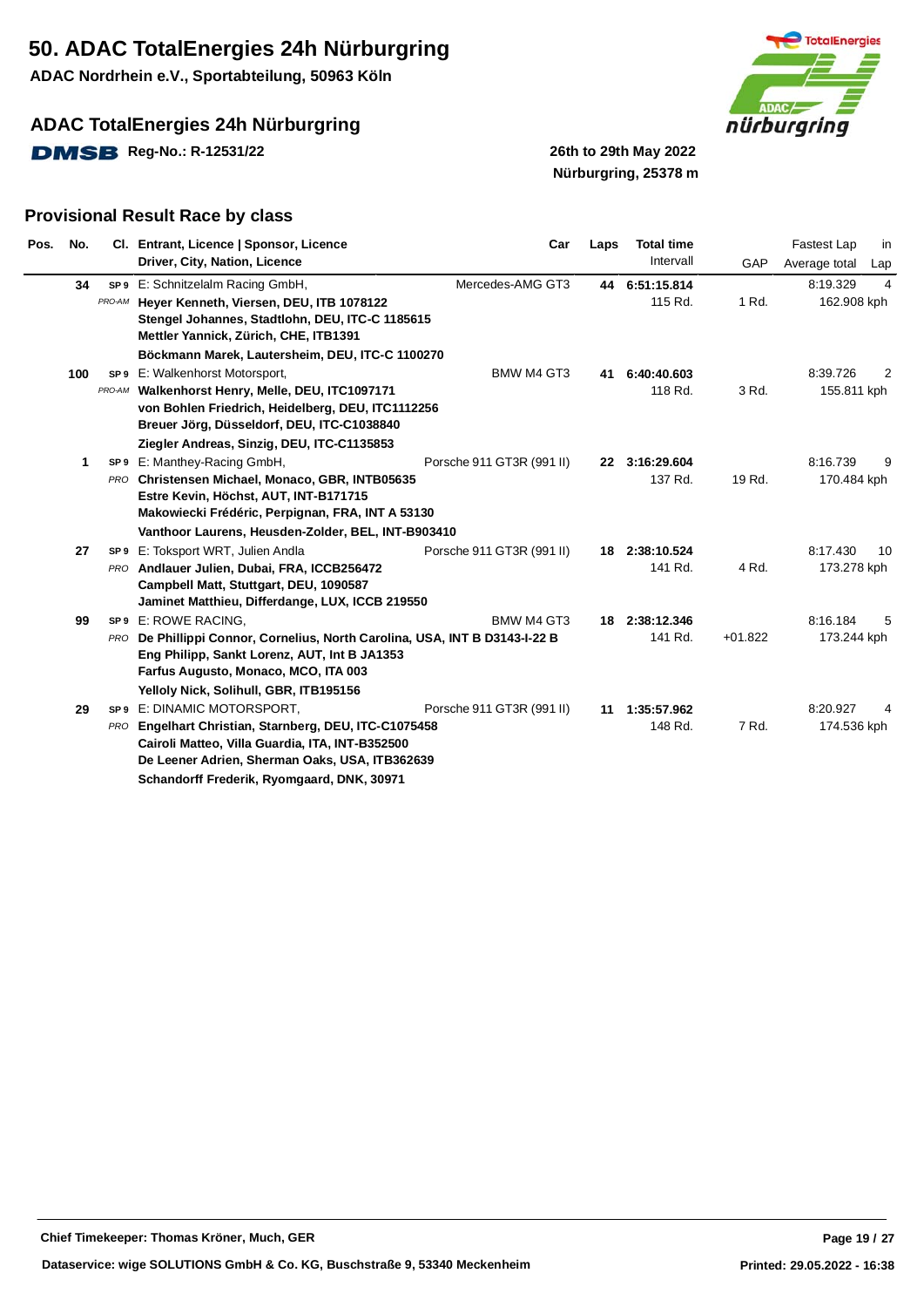**ADAC Nordrhein e.V., Sportabteilung, 50963 Köln**

## **ADAC TotalEnergies 24h Nürburgring**

**DMSB** Reg-No.: R-12531/22 26th to 29th May 2022



# **Nürburgring, 25378 m**

| Pos.         | No. |            | CI. Entrant, Licence   Sponsor, Licence                                                         | Car             | Laps | <b>Total time</b><br>Intervall |        | Fastest Lap   | in  |
|--------------|-----|------------|-------------------------------------------------------------------------------------------------|-----------------|------|--------------------------------|--------|---------------|-----|
|              |     |            | Driver, City, Nation, Licence                                                                   |                 |      |                                | GAP    | Average total | Lap |
| Class: SP-X  |     |            |                                                                                                 |                 |      |                                |        |               |     |
| Started: 3   |     |            | Not Classified: 1<br>Classified: 2<br>Not Started: 0                                            |                 |      |                                |        |               |     |
| 1.           | 706 |            | SP-X E: Glickenhaus Racing LLC,                                                                 | <b>SCG 004c</b> |      | 155 24:08:39.210               |        | 8:15.614      | 32  |
|              |     | <b>PRO</b> | Mutsch Thomas, Bitburg, DEU, ITC-C1056072                                                       |                 |      |                                |        | 162.921 kph   |     |
|              |     |            | Fernandez Laser Felipe, Leipzig, DEU, ITB 1100050                                               |                 |      |                                |        |               |     |
|              |     |            | Mailleux Franck, Rennes, FRA, ICCA 144806                                                       |                 |      |                                |        |               |     |
|              |     |            | Westbrook Richard, Bath, GBR, ITA54045                                                          |                 |      |                                |        |               |     |
| $\mathbf{2}$ | 117 |            | SP-X E: True Racing,                                                                            | KTM X-Bow GT2   |      | 144 24:09:41.344               |        | 8:18.245      | 108 |
|              |     | PRO-AM     | Stuck Ferdinand, München, DEU, ITC-C1107948                                                     |                 |      | 11 Rd.                         | 11 Rd. | 151.250 kph   |     |
|              |     |            | Stuck Johannes, München, DEU, ITC1097303                                                        |                 |      |                                |        |               |     |
|              |     |            | Palttala Markus, Eupen, BEL, 22804873                                                           |                 |      |                                |        |               |     |
|              |     |            | Kofler Reinhard, Attnang-Puchheim, AUT, IT-CJA1807                                              |                 |      |                                |        |               |     |
| <b>DNF</b>   |     |            |                                                                                                 |                 |      |                                |        |               |     |
|              | 116 |            | <b>sp-x</b> E: True Racing,                                                                     | KTM X-Bow GT2   |      | 68 11:08:14.267                |        | 8:16.419      | -67 |
|              |     | PRO-AM     |                                                                                                 |                 |      | 87 Rd.                         | 76 Rd. | 154.948 kph   |     |
|              |     |            | Kofler Reinhard, Attnang-Puchheim, AUT, IT-CJA1807<br>Siljehaug Mads, Surheim, DEU, itb NO40092 |                 |      |                                |        |               |     |
|              |     |            |                                                                                                 |                 |      |                                |        |               |     |
|              |     |            | Hofer Max, Perchtolsdorf, AUT, ITCJA2669                                                        |                 |      |                                |        |               |     |
|              |     |            | Heinemann Tim, Fichtenberg, DEU, ITC-C1141287                                                   |                 |      |                                |        |               |     |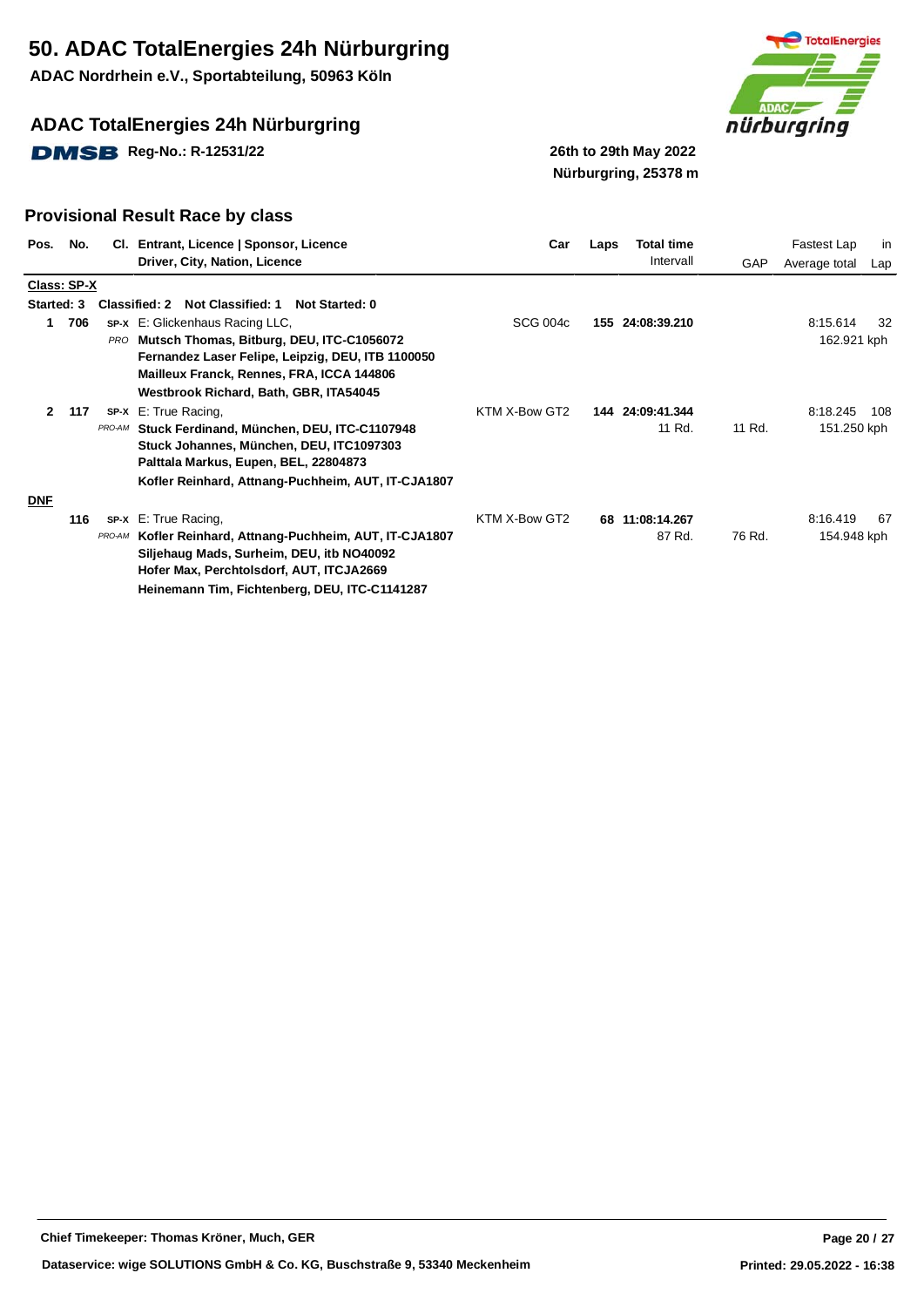**ADAC Nordrhein e.V., Sportabteilung, 50963 Köln**

## **ADAC TotalEnergies 24h Nürburgring**

**DMSB** Reg-No.: R-12531/22 26th to 29th May 2022



**Nürburgring, 25378 m**

| Pos.              | No.   |                      | Cl. Entrant, Licence   Sponsor, Licence<br>Driver, City, Nation, Licence                                                                                                                                                                              | Car                        | Laps | <b>Total time</b><br>Intervall | GAP    | Fastest Lap<br>in<br>Average total<br>Lap |
|-------------------|-------|----------------------|-------------------------------------------------------------------------------------------------------------------------------------------------------------------------------------------------------------------------------------------------------|----------------------------|------|--------------------------------|--------|-------------------------------------------|
| <b>Class: TCR</b> |       |                      |                                                                                                                                                                                                                                                       |                            |      |                                |        |                                           |
|                   |       |                      | Started: 7 Classified: 5 Not Classified: 2 Not Started: 0                                                                                                                                                                                             |                            |      |                                |        |                                           |
|                   | 1 830 |                      | TCR E: Hyundai Motorsport,<br>PRO-AM Lauck Manuel, Saarburg, DEU, ITC-C1047269<br>Basseng Marc, Rosenbach, DEU, ITC-C1056009<br>Azcona Mikel, Falces, ESP, ITC/C-0337-ESP                                                                             | Hyundai Elantra TCR        |      | 145 24:15:21.067               |        | 9:04.938<br>30<br>151.708 kph             |
|                   | 2 831 |                      | TCR E: Hyundai Motorsport,                                                                                                                                                                                                                            | Hyundai i30N TCR           |      | 141 24:15:21.081               |        | 8:59.612<br>79                            |
|                   |       | PRO-AM               | Vernay Jean Karl, Cessange, LUX, 161378<br>Oestreich Moritz, Langenselbold, DEU, ITC-C1076648<br>Buri Antti, Turku, FIN, INTB24285267                                                                                                                 |                            |      | 4 Rd.                          | 4 Rd.  | 147.523 kph                               |
| 3                 | 833   |                      | TCR E: Bonk Motorsport,                                                                                                                                                                                                                               | Cupra Leon Competición TCR |      | 139 24:14:49.195               |        | 9:02.610<br>- 113                         |
|                   |       | PRO-AM               | Bock Hermann, Pyrbaum, DEU, ITC-C1136664<br>Partl Maximilian, Pyrbaum, DEU, ITC-C1132243<br>Prinz Alex, Wädenswill, CHE, ITC-C1044502                                                                                                                 |                            |      | 6 Rd.                          | 2 Rd.  | 145.484 kph                               |
|                   |       |                      | Fischer Michael, Mödling, DEU, ITC JA1995                                                                                                                                                                                                             |                            |      |                                |        |                                           |
| 4                 | 814   | PRO-AM               | TCR E: mathilda racing,<br>Paatz Michael, Köln, DEU, ITC-C1061927<br>Nett Jürgen, Mayen, DEU, ITC-C1059674<br>Nett Joachim, Mendig, DEU, ITC-C1118389                                                                                                 | Cupra TCR SEQ              |      | 138 24:11:09.720<br>7 Rd.      | 1 Rd.  | 9:14.913<br>86<br>144.801 kph             |
|                   |       |                      | Niedertscheider Lukas, Thurn, AUT, ATITCJA1899                                                                                                                                                                                                        |                            |      |                                |        |                                           |
| 5                 | 66    | <b>TCR</b><br>PRO-AM | E: MSC Emstal e.V. im ADAC,<br>Schemmann Sebastian, Burghasungen, DEU, IC1119110<br>Haller Florian, St. Leonhard i. Passeier, ITA, INT-C458863<br>Fink Daniel, St. Leonhard I. Passeier, ITA, IC453487<br>Elkmann Peter, Steinfurt, DEU, ITC-C1048832 | VW GOLF GTI TCR DSG        |      | 132 24:13:07.872<br>13 Rd.     | 6 Rd.  | 9:23.530<br>3<br>138.318 kph              |
| <b>DNF</b>        |       |                      |                                                                                                                                                                                                                                                       |                            |      |                                |        |                                           |
|                   | 811   | PRO-AM               | TCR E: Max Kruse Racing,<br>Hansen Peter, Fredericia, DNK, ITC04845<br>Nielsen Lars, Thisted, DNK, ITC05352<br>Leuchter Benjamin, Duisburg, DEU, ITC-C1078246                                                                                         | Audi RS3 LMS DSG           |      | 118 20:37:55.700<br>27 Rd.     | 14 Rd. | 9:03.627<br>3<br>145.143 kph              |
|                   | 832   | <b>TCR</b>           |                                                                                                                                                                                                                                                       | Cupra TCR DSG              |      | 58 10:55:56.010                |        | 9:25.651<br>2                             |
|                   |       | PRO-AM               | Dehren Davide, Pelm, DEU, ITC-C1199493<br>Frommer Klaus-Dieter, Epfendorf, DEU, ITC1006825<br>Jolk Daniel, Meerbusch, DEU, ITC-C1095540                                                                                                               |                            |      | 87 Rd.                         | 60 Rd. | 134.641 kph                               |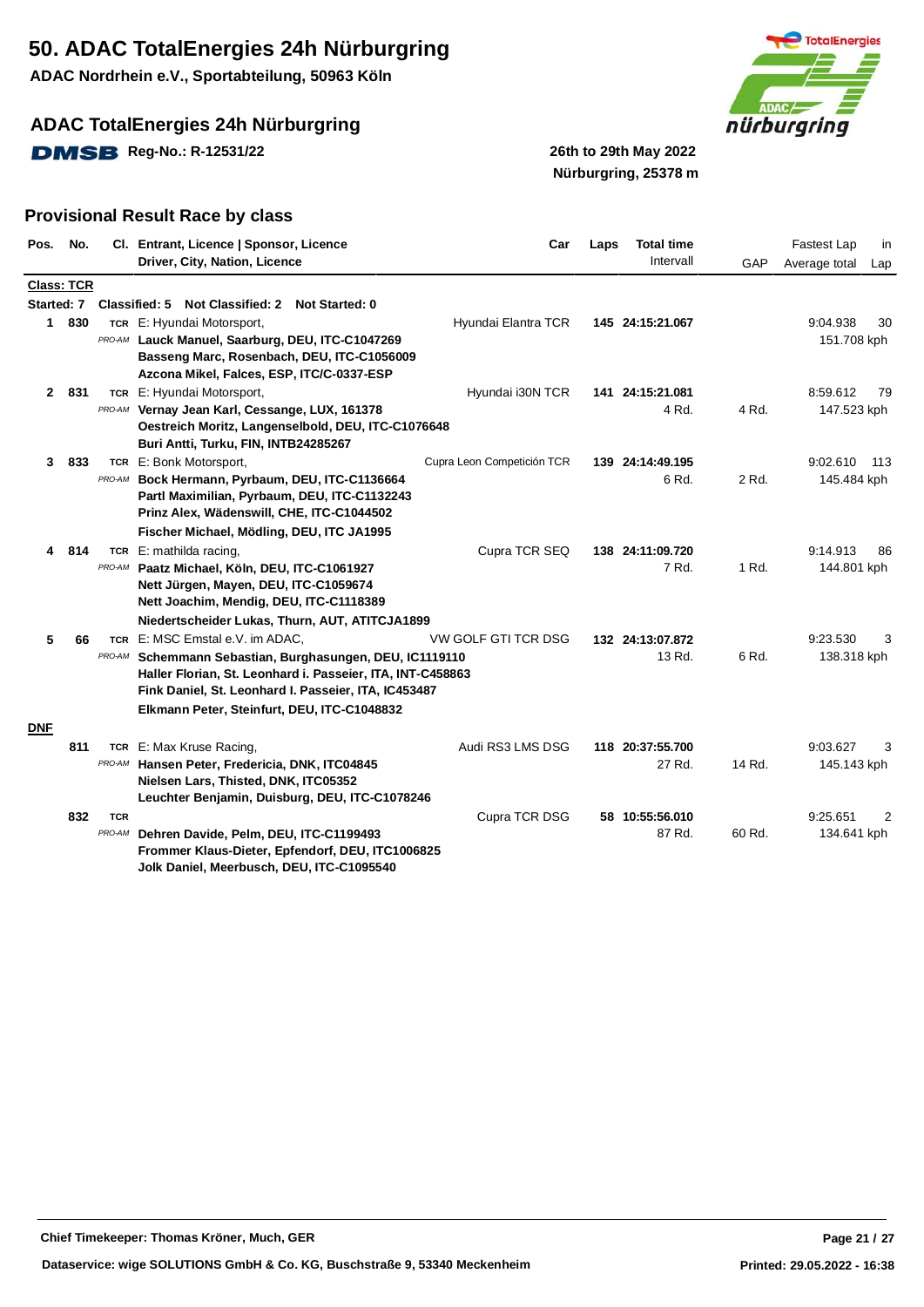**ADAC Nordrhein e.V., Sportabteilung, 50963 Köln**

## **ADAC TotalEnergies 24h Nürburgring**

**DMSB** Reg-No.: R-12531/22 26th to 29th May 2022



**Nürburgring, 25378 m**

|              | Pos. No.  |                          | CI. Entrant, Licence   Sponsor, Licence<br>Driver, City, Nation, Licence                                                                                                                                                           | Car                 | Laps | Total time<br>Intervall   | GAP    | Fastest Lap<br>Average total | in<br>Lap |
|--------------|-----------|--------------------------|------------------------------------------------------------------------------------------------------------------------------------------------------------------------------------------------------------------------------------|---------------------|------|---------------------------|--------|------------------------------|-----------|
|              | Class: V4 |                          |                                                                                                                                                                                                                                    |                     |      |                           |        |                              |           |
| Started: 3   |           |                          | Classified: 3 Not Classified: 0 Not Started: 0                                                                                                                                                                                     |                     |      |                           |        |                              |           |
| 1            | 323       |                          | v 4 E: Rockstar Games by Viken Motorsport & Tomcat,<br>PRO-AM Lyons Benjamin, Watford, GBR, GBIC227553<br>Löw Markus, Nürburg, DEU, DEIC1193166<br>Lomas Dale, Sarmersbach, DEU, IC 1135860                                        | <b>BMW 325i</b>     |      | 123 24:07:51.031          |        | 10:32.472<br>129.357 kph     | 9         |
| $\mathbf{2}$ | 324       | PRO-AM                   | V4 E: FK Performance Gbr,<br>Huber Jürgen, Murnau am Staffelsee, DEU, ITC-C1125419<br>Knötschke Christian, Berlin, DEU, ITC-C1212182<br>Kurz Maximilian, 85386, DEU, ITC-C1151672<br>Sagmeister Simon, Ohlstadt, DEU, ITC-C1068414 | <b>BMW 325i</b>     |      | 120 24:18:10.805<br>3 Rd. | 3 Rd.  | 10:06.718<br>125.308 kph     | 3         |
| 3            | 322       | V <sub>4</sub><br>PRO-AM | E: MSC Wahlscheid e.V. im ADAC.<br>Miettinnen Juha, Verbier, CHE, FIIC33276717<br>Berghult Dan, Sundsvall, SWE, SEIC44091<br>Blass Frank, Duisburg, DEU, ITC-C1043996                                                              | <b>BMW E90 325i</b> | 87   | 24:08:30.654<br>36 Rd.    | 33 Rd. | 10:27.598<br>91.455 kph      | 7         |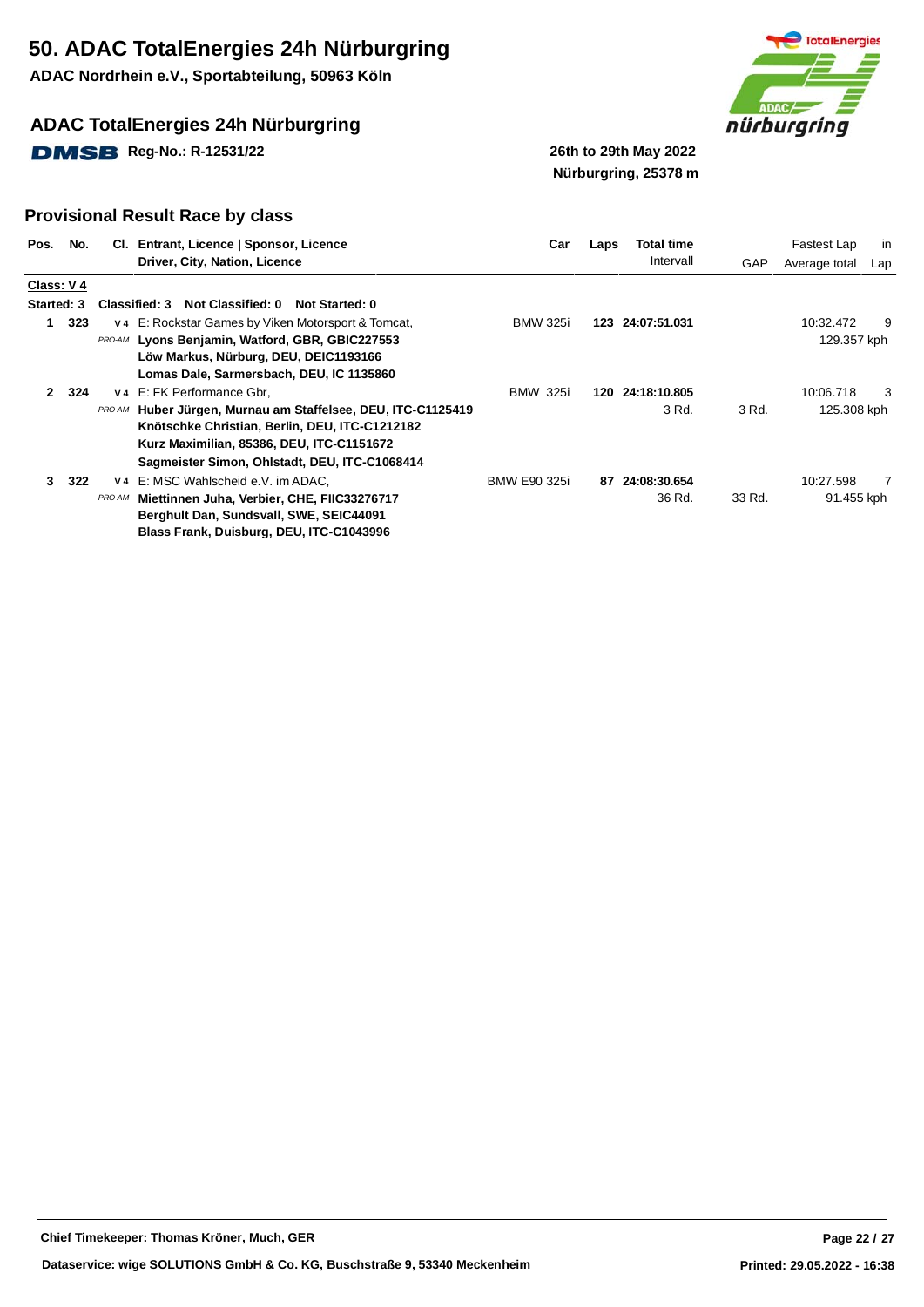**ADAC Nordrhein e.V., Sportabteilung, 50963 Köln**

## **ADAC TotalEnergies 24h Nürburgring**

**DMSB** Reg-No.: R-12531/22 26th to 29th May 2022



**Nürburgring, 25378 m**

| Pos.                  | No. | Entrant, Licence   Sponsor, Licence<br>CI.<br>Driver, City, Nation, Licence | Car                | Laps | Total time<br>Intervall | GAP | Fastest Lap<br>Average total | in<br>Lap |
|-----------------------|-----|-----------------------------------------------------------------------------|--------------------|------|-------------------------|-----|------------------------------|-----------|
| Class: V <sub>5</sub> |     |                                                                             |                    |      |                         |     |                              |           |
|                       |     |                                                                             |                    |      |                         |     |                              |           |
| <b>Started: 1</b>     |     | Not Classified: 0<br><b>Classified: 1</b><br>Not Started: 0                 |                    |      |                         |     |                              |           |
|                       | 444 | v 5 E: Adrenalin Motorsport Team Alzner Automotive,                         | Porsche Cayman 981 |      | 129 24:16:41.158        |     | 9:54.246                     | -72       |
|                       |     | PRO-AM Korn Ulrich. Buchholz. DEU. ITC-C1182854                             |                    |      |                         |     | 134.844 kph                  |           |
|                       |     | Korn Tobias, Buchholz, DEU, ITC-C1153273                                    |                    |      |                         |     |                              |           |
|                       |     | Korn Daniel, Buchholz, DEU, ITC-C1118824                                    |                    |      |                         |     |                              |           |
|                       |     | Arimón Carlos, Madrid, ESP, ITC/C0268-ESP                                   |                    |      |                         |     |                              |           |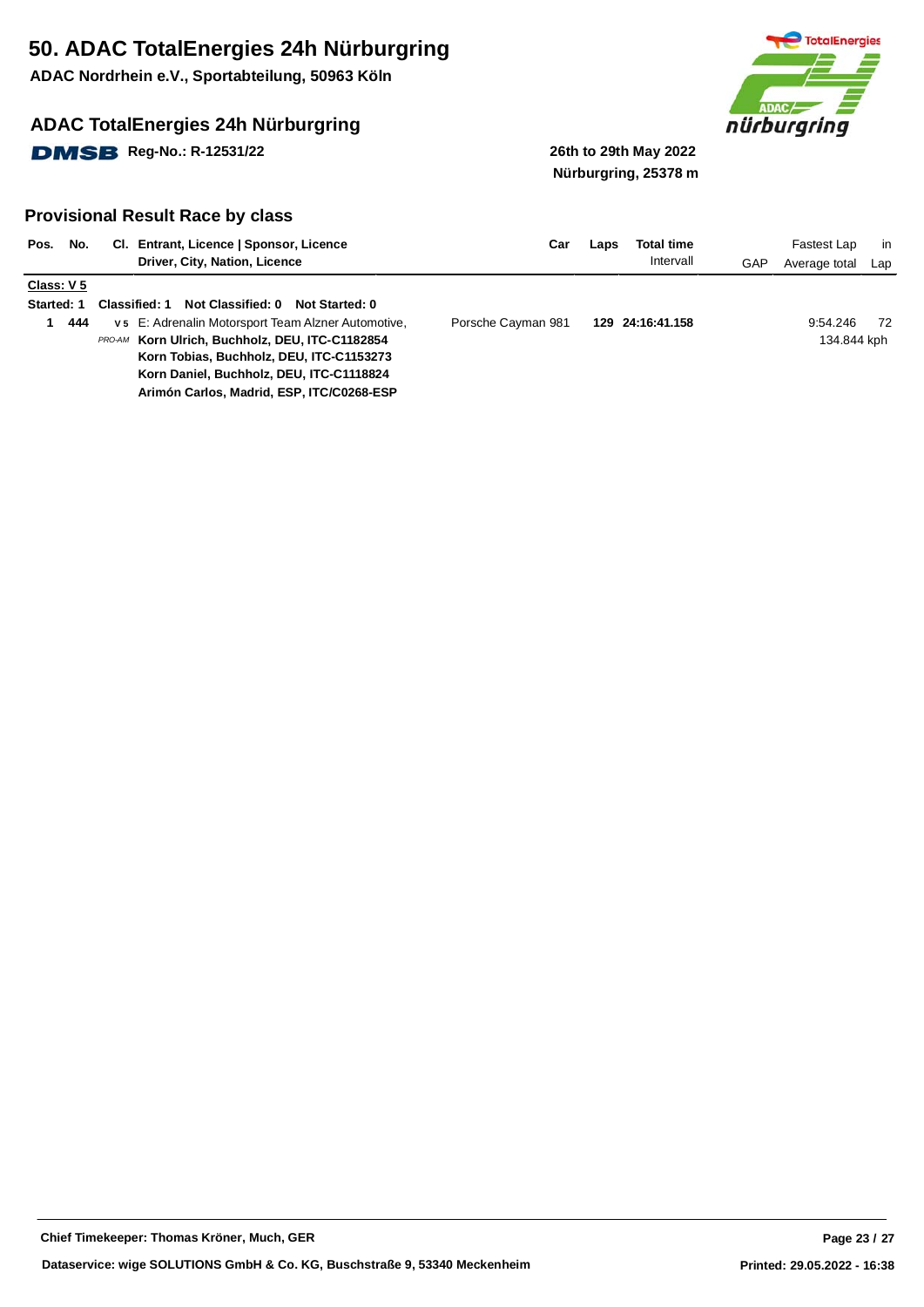**ADAC Nordrhein e.V., Sportabteilung, 50963 Köln**

## **ADAC TotalEnergies 24h Nürburgring**

**DMSB** Reg-No.: R-12531/22 26th to 29th May 2022



**Nürburgring, 25378 m**

| Pos.         | No.        |                | Cl. Entrant, Licence   Sponsor, Licence                                                      | Car                  | Laps | <b>Total time</b> |           | Fastest Lap   | in  |
|--------------|------------|----------------|----------------------------------------------------------------------------------------------|----------------------|------|-------------------|-----------|---------------|-----|
|              |            |                | Driver, City, Nation, Licence                                                                |                      |      | Intervall         | GAP       | Average total | Lap |
|              | Class: V 6 |                |                                                                                              |                      |      |                   |           |               |     |
|              | Started: 5 |                | <b>Classified: 3</b><br><b>Not Classified: 2</b><br><b>Not Started: 0</b>                    |                      |      |                   |           |               |     |
| 1            | 397        | V <sub>6</sub> |                                                                                              | Porsche 911          |      | 127 24:13:00.300  |           | 9:48.301      | 27  |
|              |            | PRO-AM         | Rings Sebastian, Rittersdorf, DEU, ITC1118456                                                |                      |      |                   |           | 133.090 kph   |     |
|              |            |                | Pickard Lukas, Wittlich, DEU, ITC-C1150145                                                   |                      |      |                   |           |               |     |
|              |            |                | Pier Alain, Imbringen, LUX, ITCA1204                                                         |                      |      |                   |           |               |     |
|              |            |                | Köppen Alexander, Bitburg, DEU, ITC-C1073426                                                 |                      |      |                   |           |               |     |
| $\mathbf{2}$ | 228        |                | V6 E: Team Sorg Rennsport,                                                                   | Porsche Cayman S     |      | 126 24:08:49.356  |           | 9:48.475      | 3   |
|              |            | PRO-AM         | Lamadrid Xavier, Monaco, MCO, 62                                                             |                      |      | 1 Rd.             | 1 Rd.     | 132.423 kph   |     |
|              |            |                | Helmich Rasmus, Klampenborg, DNK, DASU88660<br>Fritsche Caryl, La Chaux-de-Fonds, CHE, 558   |                      |      |                   |           |               |     |
|              |            |                | Reicher Fabrice, La Rochette, FRA, ICCC55242                                                 |                      |      |                   |           |               |     |
| $\mathbf{3}$ | 227        |                | V6 E: Team Sorg Rennsport,                                                                   | Porsche Cayman S     |      | 120 24:11:24.146  |           | 10:20.044     | 96  |
|              |            | PRO-AM         | Mendieta Cesar, Brechen, DEU, ITD-C1202729                                                   |                      |      | 7 Rd.             | 6 Rd.     | 125.893 kph   |     |
|              |            |                | Schmiedel Reinhard, Würzburg, DEU, ITC-C1153490                                              |                      |      |                   |           |               |     |
|              |            |                | Carobbio Alberto, Bergamo, ITA, 239671                                                       |                      |      |                   |           |               |     |
|              |            |                | Vicenzi Ugo, Gorgonzola, ITA, INT-C231219                                                    |                      |      |                   |           |               |     |
| <b>DNC</b>   |            |                |                                                                                              |                      |      |                   |           |               |     |
|              | 396        | V 6            | E: Adrenalin Motorsport Team Alzner Automotive,                                              | Porsche Cayman S 981 |      | 77 24:11:07.928   |           | 9:43.825      | 3   |
|              |            | PRO-AM         | Kruse Stefan, Löhne, DEU, ITC-C1063620                                                       |                      |      | 50 Rd.            | $-15$ Rd. | 80.796 kph    |     |
|              |            |                | Büllesbach Christian, Buchholz, DEU, ITC-C1118828                                            |                      |      |                   |           |               |     |
|              |            |                | Schettler Andreas, Baden-Baden, DEU, ITC-C1052061                                            |                      |      |                   |           |               |     |
|              |            |                | Heinrich Guido, Potsdam, DEU, ITC-C1168813                                                   |                      |      |                   |           |               |     |
| <b>DNF</b>   |            |                |                                                                                              |                      |      |                   |           |               |     |
|              | 221        | V 6            | E: GITI TIRE MOTORSPORT BY WS RACING.                                                        | Porsche Cayman       |      | 62 12:49:48.491   |           | 9:43.036      | 9   |
|              |            | PRO-AM         | Steinberg Nils, Welcherath, DEU, ITC-C1201866                                                |                      |      | 65 Rd.            | 58 Rd.    | 122.636 kph   |     |
|              |            |                | Kry Niklas, Brilon, DEU, ITC-C1132179<br>Drinkwater David, Fleet Hampshire, GBR, ITC-C172946 |                      |      |                   |           |               |     |
|              |            |                | Kandborg Nicolaj, Aarhus C, DNK, IC34319                                                     |                      |      |                   |           |               |     |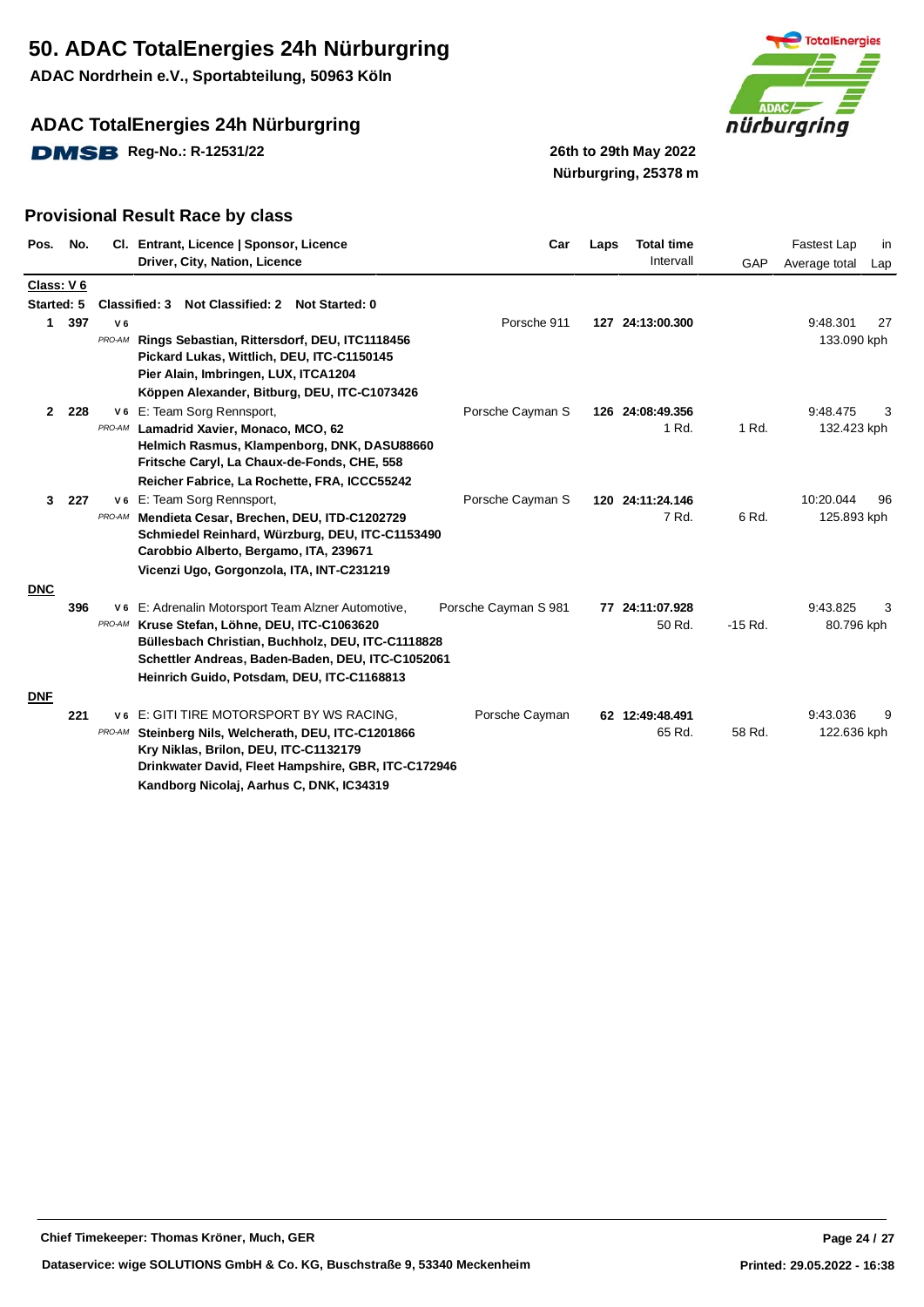**ADAC Nordrhein e.V., Sportabteilung, 50963 Köln**

## **ADAC TotalEnergies 24h Nürburgring**

**DMSB** Reg-No.: R-12531/22 26th to 29th May 2022



**Nürburgring, 25378 m**

| Pos.         | No. |                         | Cl. Entrant, Licence   Sponsor, Licence<br>Driver, City, Nation, Licence                                                                                                                                                                                | Car                    | Laps | <b>Total time</b><br>Intervall | GAP         | Fastest Lap<br>in               |
|--------------|-----|-------------------------|---------------------------------------------------------------------------------------------------------------------------------------------------------------------------------------------------------------------------------------------------------|------------------------|------|--------------------------------|-------------|---------------------------------|
|              |     |                         |                                                                                                                                                                                                                                                         |                        |      |                                |             | Average total<br>Lap            |
| Started: 6   |     | <b>Class: VT2 Front</b> | Classified: 6 Not Classified: 0 Not Started: 0                                                                                                                                                                                                          |                        |      |                                |             |                                 |
|              |     |                         | 1 223 VT2 Froi E: GITI TIRE MOTORSPORT BY WS RACING.<br>PRO-AM Jahn Axel, Heusweiler, DEU, ITC-C1119485<br>Schmidt Ulrich, Kamen, DEU, ITC1181769<br>Hinzer Robert, Grevenbroich, DEU, ITC-C1110283<br>Wolzenburg Lutz, Bad Laassphe, DEU, ITC-C1061967 | Volkswagen Golf VII Au |      | 122 24:19:47.748               |             | 10:04.193<br>3<br>127.255 kph   |
| $\mathbf{2}$ |     | 87 VT2 Froi<br>PRO-AM   | Jung Tobias, Bornheim, DEU, IC1122599<br>Eichhorn Michael, Mönchengladbach, DEU, ITC-C1117860<br>Jenichen Daniel, Linz, DEU, ITC-C1169056<br>Strycek Volker, Dehrn, DEU, IC1035407                                                                      | Opel Astra OPC         |      | 121 24:13:14.020<br>1 Rd.      | 1 Rd.       | 10:16.251<br>114<br>126.782 kph |
| 3            |     |                         | 333 VT2 From E: DRUCKREGELT, MSC Adenau e<br>PRO-AM Mertens Daniel, Müllenbach, DEU, ITC-C1104806<br>Ricca Jeff, Milford, USA, D4447-U-22C<br>Endres Stefan, Kelberg, DEU, ITC-C1173047<br>Strube Kurt, Wietmarschen, DEU, ITC-C1137459                 | Hyundai i30N           |      | 121 24:15:33.344<br>1 Rd.      | $+2:19.324$ | 9:52.121<br>72<br>126.580 kph   |
| 4            | 335 | VT2 Fro                 | PRO-AM Ackermann David, Döttingen, DEU, ITC-C1095607<br>Gachot Holger, St. Wendel, DEU, ITC-C1181179<br>Moritz, Paderborn, DEU, ITC-C1055896<br>Vleugels Dirk, Düsseldorf, DEU, ITC-C1141003                                                            | Renault Megane RS      |      | 108 24:07:58.917<br>14 Rd.     | 13 Rd.      | 10:20.553<br>80<br>113.571 kph  |
| 5            |     |                         | 332 VT2 From E: Hyundai Driving Experience,<br>PRO-AM Willhardt Marcus, Weilmünster, DEU, ITC-C1148335<br>Bohrer Michael, Merzig, DEU, ITC-C1067879<br>Epp Stephan, Wuppertal, DEU, ITC-C1049137<br>Holthaus Gerrit, Lüdenscheid, DEU, ITC-C1126658     | Hyundai i30N           |      | 105 24:18:09.199<br>17 Rd.     | 3 Rd.       | 9:50.695<br>96<br>109.646 kph   |
| 6            |     | 88 VT2 Froi             | PRO-AM Robertz Tim, Bonn, DEU, ITC-C1073906<br>Füting Lars, Wuppertal, DEU, ITC1112027<br>Winterwerber Andreas, Frankfurt am Main, DEU, ITC-C1141016<br>Kühn Dr. Volker, Bonn, DEU, ITC-C1128603                                                        | Opel Astra OPC         |      | 91 24:16:22.874<br>31 Rd.      | 14 Rd.      | 10:31.832<br>-71<br>95.143 kph  |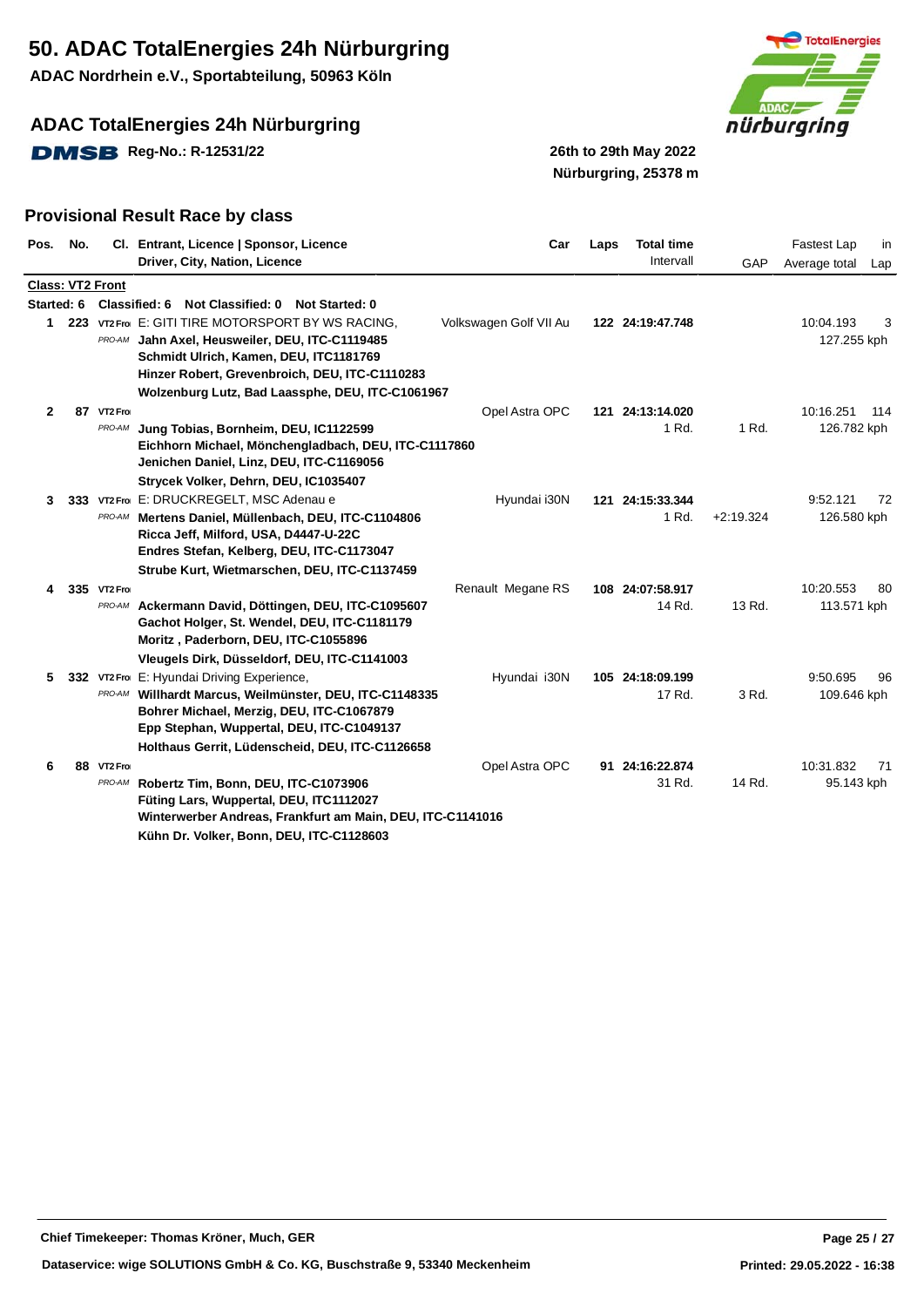**ADAC Nordrhein e.V., Sportabteilung, 50963 Köln**

## **ADAC TotalEnergies 24h Nürburgring**

**DMSB** Reg-No.: R-12531/22 26th to 29th May 2022



# **Nürburgring, 25378 m**

| Pos.         | No. |                  | Cl. Entrant, Licence   Sponsor, Licence<br>Driver, City, Nation, Licence                                                                                                                                                                       | Car                 | Laps | <b>Total time</b><br>Intervall | GAP         | Fastest Lap<br>in<br>Average total<br>Lap |
|--------------|-----|------------------|------------------------------------------------------------------------------------------------------------------------------------------------------------------------------------------------------------------------------------------------|---------------------|------|--------------------------------|-------------|-------------------------------------------|
|              |     | Class: VT2 Hecka |                                                                                                                                                                                                                                                |                     |      |                                |             |                                           |
|              |     |                  | Started: 7 Classified: 7 Not Classified: 0 Not Started: 0                                                                                                                                                                                      |                     |      |                                |             |                                           |
| 1            |     |                  | 330 VT2 Hec E: Adrenalin Motorsport Team Alzner Automotive,<br>PRO-AM Sandberg Oskar, Adenau, NOR, ITC1167616<br>Rink Christopher, Frankfurt, DEU, ITC-C1118563<br>Erlbacher Jacob, Böblingen, DEU, ITC-C1181203                               | <b>BMW 330i G20</b> |      | 133 24:07:29.671               |             | 9:48.655<br>3<br>139.908 kph              |
|              |     |                  | Zils Daniel, Bendorf, DEU, ITC-C1067483                                                                                                                                                                                                        |                     |      |                                |             |                                           |
| $\mathbf{2}$ |     |                  | 336 VT2 Hec E: FK Performance Motorsport,<br>PRO-AM Brink Danny, Külsheim, DEU, ITC-C1133720<br>Konnerth Christian, Winnenden, DEU, ITC-C1073138<br>Mijatovic Ranko, Egerkingen, CHE, INT-B 1441<br>Quante Florian, Seeheim, DEU, ITC-C1165390 | <b>BMW 330i</b>     |      | 133 24:15:48.191<br>8:18.520   | $+8:18.520$ | 9:47.558<br>93<br>139.110 kph             |
| 3            |     |                  | 226 VT2 Hec E: Team Sorg Rennsport,                                                                                                                                                                                                            | <b>BMW 330i</b>     |      | 130 24:11:04.590               |             | 9:55.003<br>27                            |
|              |     |                  | PRO-AM Griebner Nicolas, Weichs, DEU, ITC-C1161320<br>Ramirez Luis, Quiddelbach, MEX, IT-B0566<br>Niermann Daniel, Bünde, DEU, ITC-C1122018<br>Warum Kevin, Schweitenkirchen, DEU, ITC-C1124429                                                |                     |      | 3 Rd.                          | 3 Rd.       | 136.415 kph                               |
| 4            |     |                  | 224 VT2 Hec E: Team Sorg Rennsport,                                                                                                                                                                                                            | <b>BMW 330i</b>     |      | 124 24:16:53.584               |             | 10:06.261<br>96                           |
|              |     |                  | PRO-AM Meyer Olaf, Verden, DEU, ITC-C1067062<br>Theiß Hans Joachim, Werne, DEU, ITD-C1203380<br>Wagner Bernhard, Langgöns, AUT, JA1737<br>Kroner Heinz Jürgen, Kerpen, DEU, ITC-C1162658                                                       |                     |      | 9 Rd.                          | 6 Rd.       | 129.599 kph                               |
| 5            |     |                  | 334 VT2 Hec E: MSG Bayerischer Wald Hutthurm e.V. im ADAC,                                                                                                                                                                                     | <b>BMW 328i F30</b> |      | 118 24:10:24.567               |             | 10:13.730<br>65                           |
|              |     |                  | PRO-AM Schotte Christian, Leimbach, DEU, ITC-C1138634<br>Schönfelder Jörg, Friedberg, DEU, ITC-C1178673<br>Van Vooren Serge, Düsseldorf, DEU, ITC-C1186104                                                                                     |                     |      | 15 Rd.                         | 6 Rd.       | 123.880 kph                               |
| 6            | 331 |                  | VT2 Hec E: Adrenalin Motorsport Team Alzner Automotive,                                                                                                                                                                                        | <b>BMW 330i G20</b> |      | 99 24:07:08.229                |             | 9:49.987<br>80                            |
|              |     |                  | PRO-AM Comazzi Michelangelo, Marly, CHE, IT-C697<br>Haack Frank, Oer-Erkenschwick, DEU, ITC-C1052673<br>Wirtz Guido, Stansstad, CHE, ITC-C1080682<br>Leisen Philipp, Irrel, DEU, ITC-C1095299                                                  |                     |      | 34 Rd.                         | 19 Rd.      | 104.168 kph                               |
|              |     |                  | 7 222 VT2 Hec E: GITI TIRE MOTORSPORT BY WS RACING,                                                                                                                                                                                            | <b>BMW 328i F30</b> |      | 81 24:10:00.233                |             | 10:45.179<br>66                           |
|              |     |                  | PRO-AM Möller Matthias, Barum, DEU, ITC1167543<br>Pirrone Fabian, Hamburg, DEU, ITC-C1057205<br>Stelbrink Detlef, Hamburg, DEU, ITC-C1207228<br>Moore Wayne, Paekakariki, NZL, Int-c934387X                                                    |                     |      | 52 Rd.                         | 18 Rd.      | 85.060 kph                                |